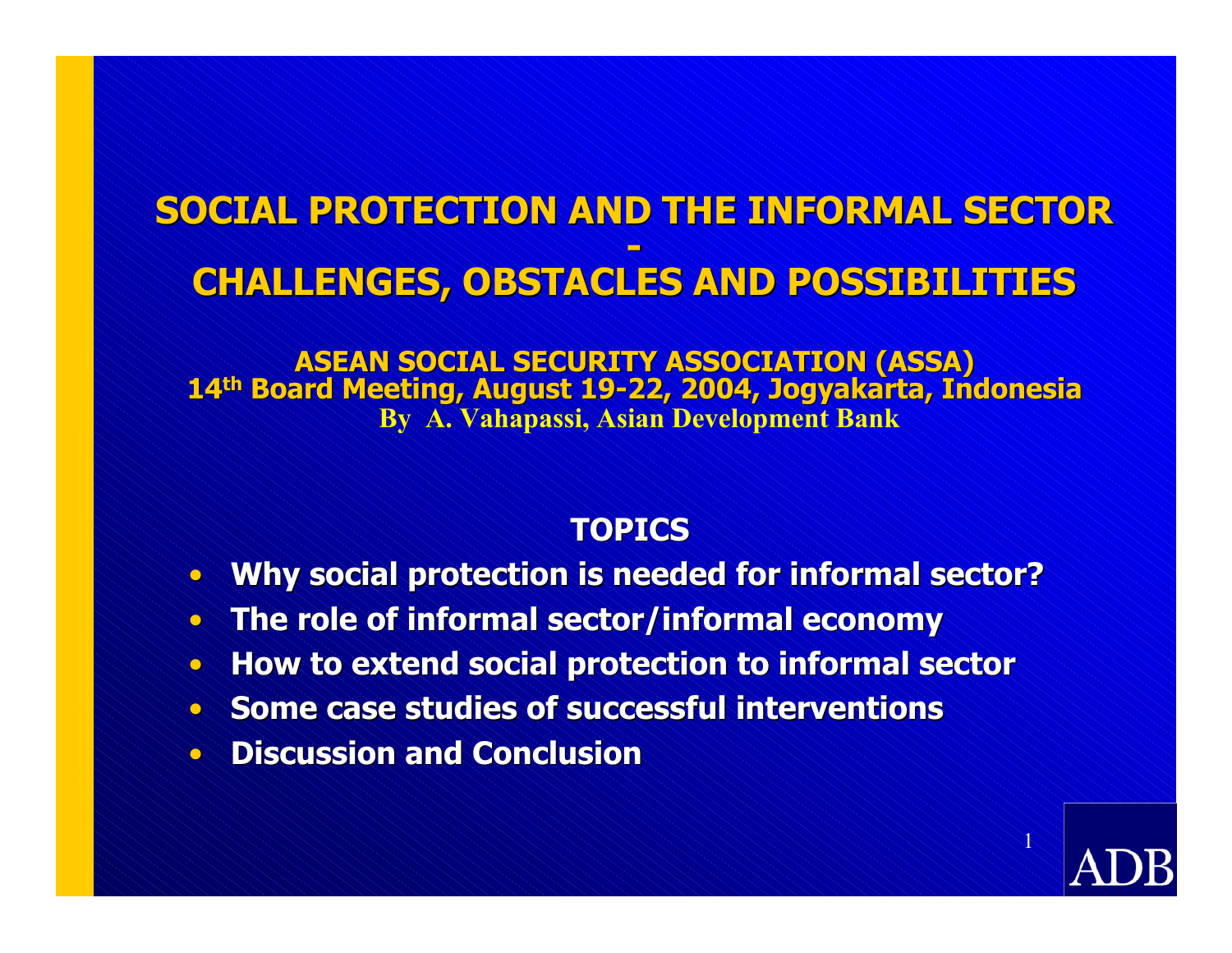# **'History teaches nothing, but 'History teaches nothing, but**  only punishes for not learning **its lessons.' its lessons.'**

A quote from a Russian medievalist (from Robert Heilbroner, the economic historian, in his "21<sup>st</sup> Century Capitalism")



 $\overline{2}$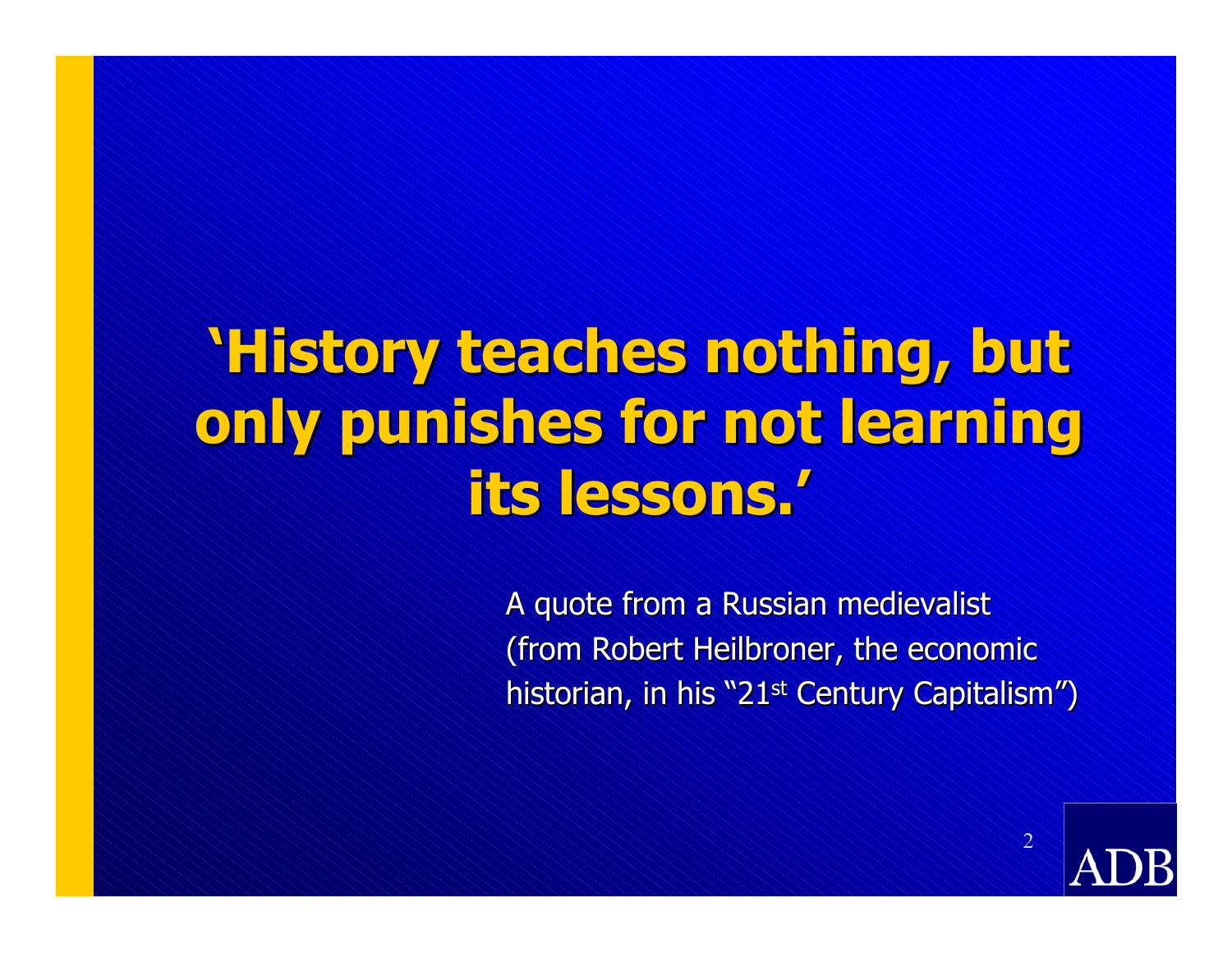## **Why ADB is concerned in social Why ADB is concerned in social protection for informal sector protection for informal sector**

• Fighting poverty is ADB's overarching goal • Social Protection is one component in the second pillar (social development) of ADB's Poverty Reduction Strategy (1999)

• Most of the poor are outside the formal sector; 70-90% of the workforce in Asian developing countries is in the informal sector

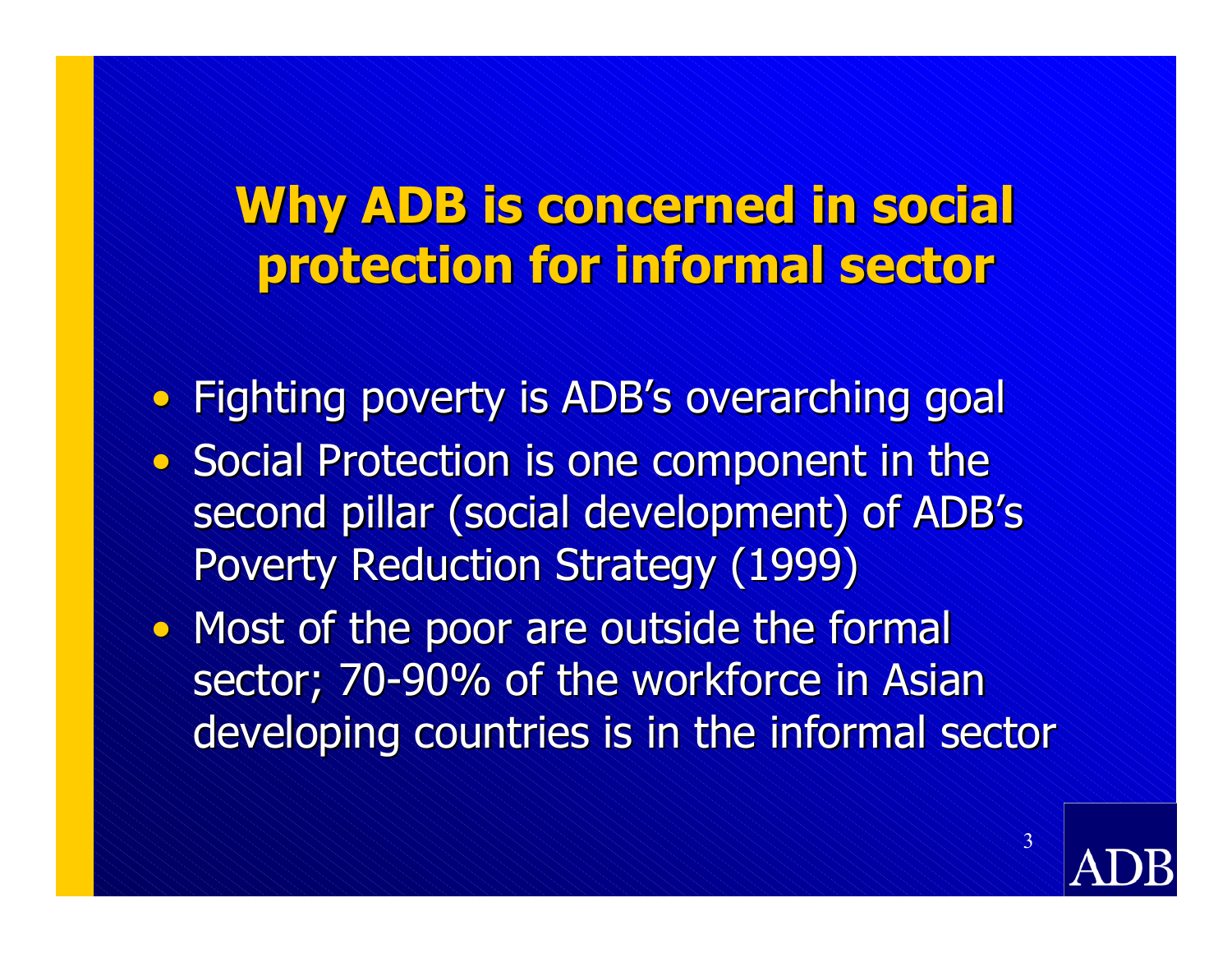## **Informal Sector vis-à-vis Informal Economy**

- Is informal sector a "sector"?
- What are the characteristics of people working in the informal sector?
- Does informal sector exist both in rural and in urban areas? What are their differences?
- Should we talk about informal economy?

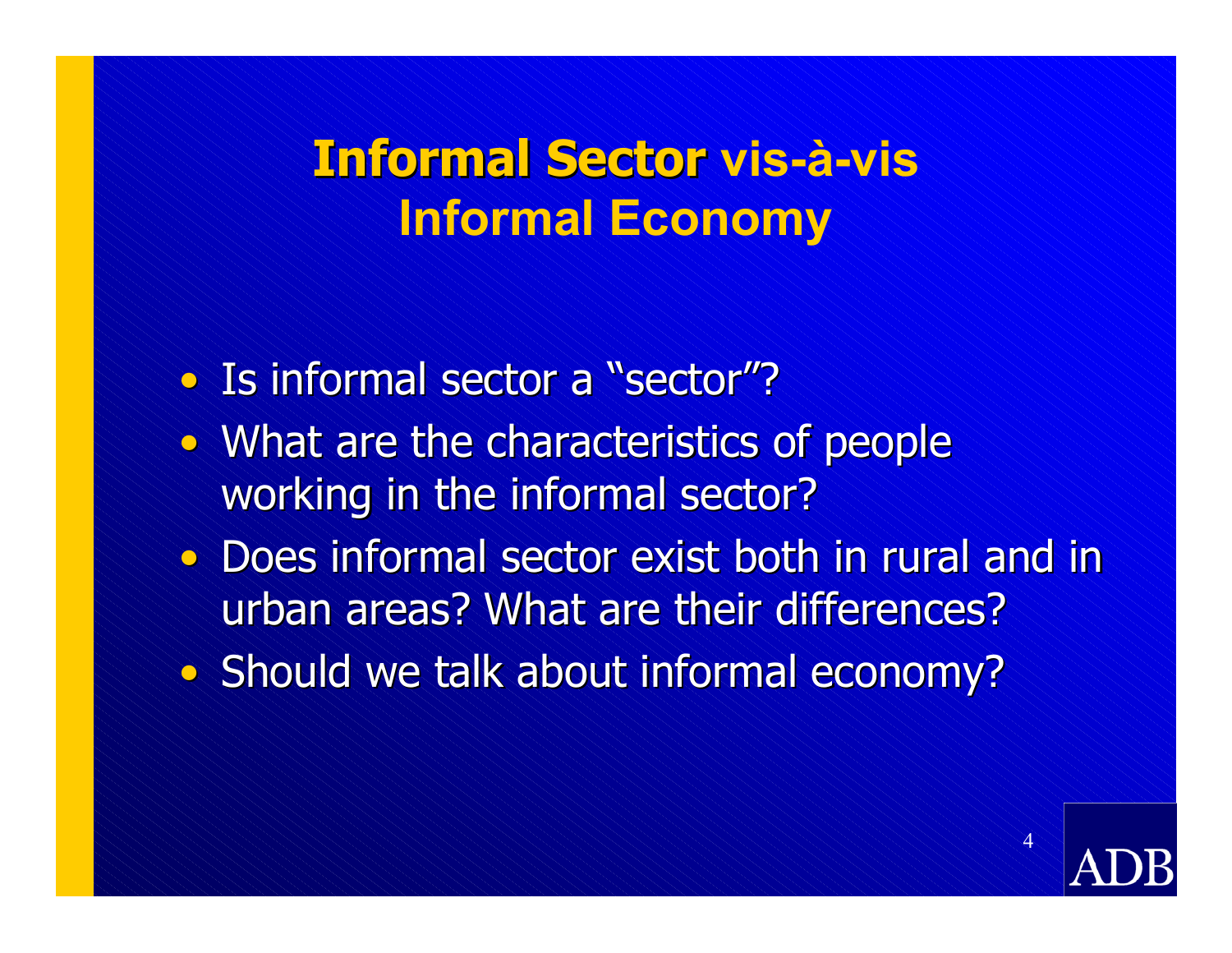## **Characteristics of Informal Sector by ILO (Kenya mission of 1972) (Kenya mission of 1972)**

(a) ease of entry; (b) reliance on indigenous resources; (c) family ownership of enterprises; (d) small scale of operation; (e) labor-intensive and adapted technology; (f) skilled acquired outside the formal school system; and (g) unregulated and competitive markets.

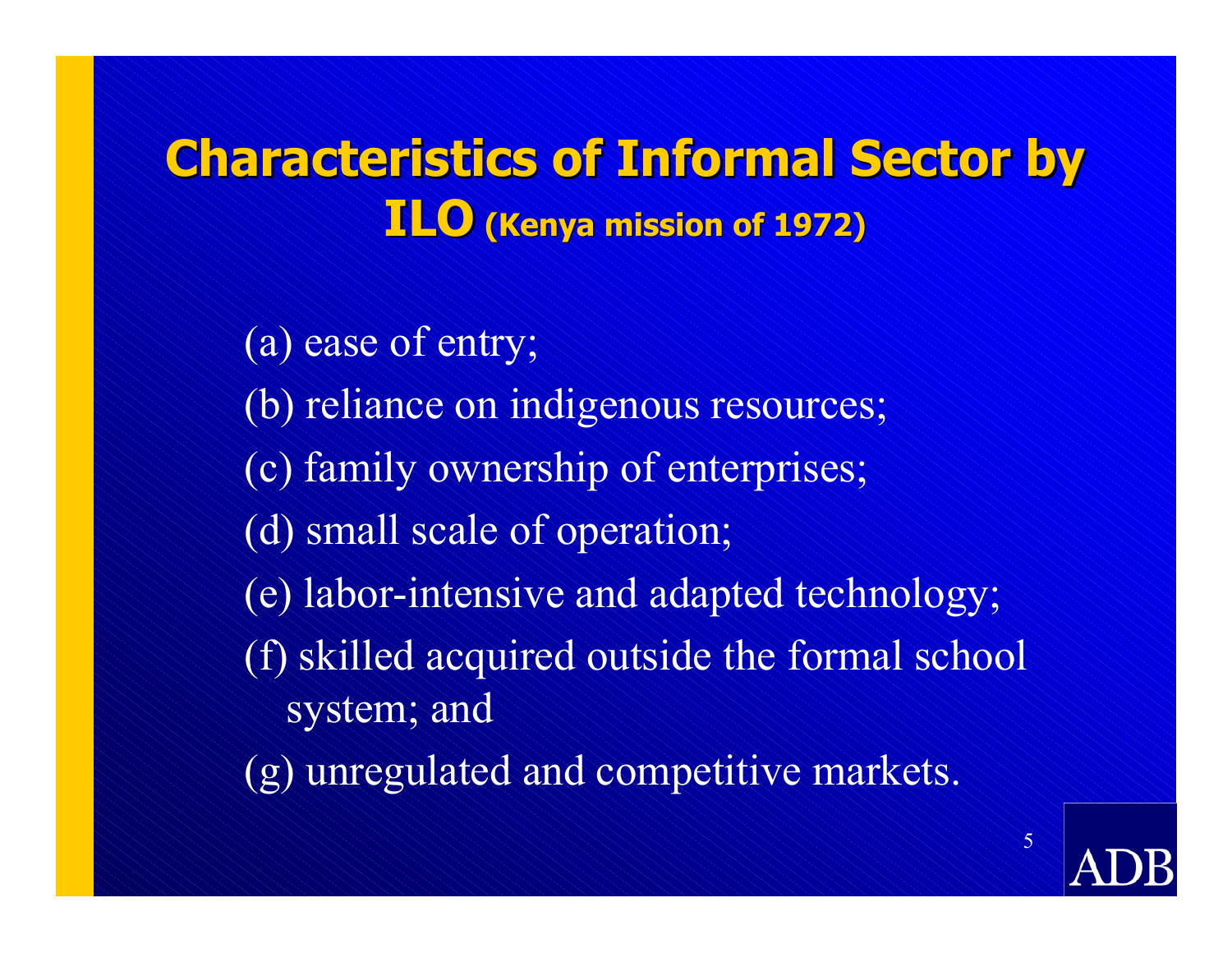## **Concept of Informal Sector (World Bank) (World Bank)**

**The two types of informal sector activities** can be described as follows:

- **1. Coping strategies (survival activities):** casual jobs, temporary jobs, unpaid jobs, subsistence agriculture, multiple job holding;
- **2. Unofficial earning strategies (illegality in business):** 2.1. Unofficial business activities: tax evasion, avoidance of labor regulation and other government or institutional regulations, no registration of the company; 2.2. Underground activities: crime, corruption  $-$  activities not registered by statistical offices.

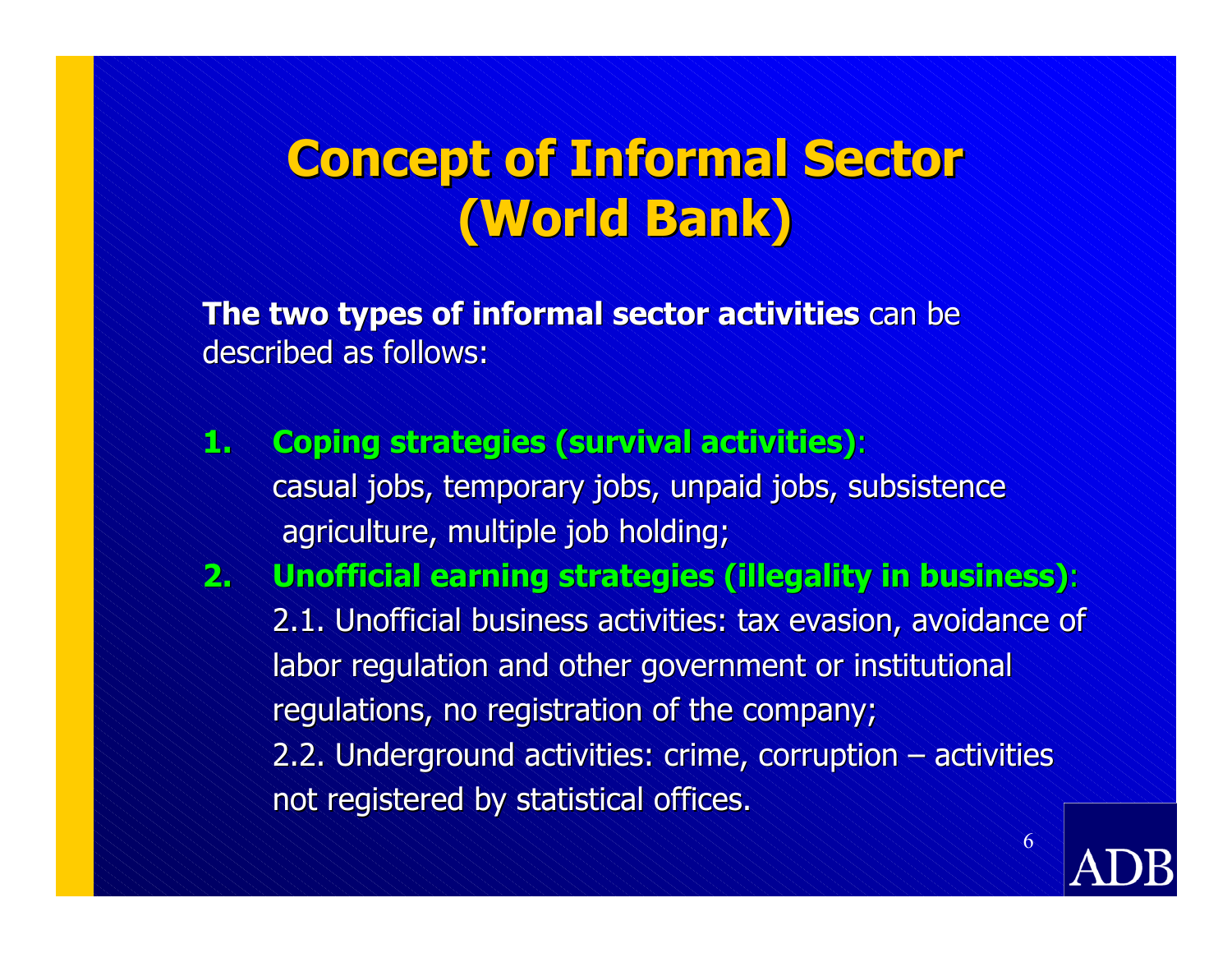**Average Size of the Informal Economy for Developing, Transition and OECD Transition and OECD-Countries in Terms of Value Countries in Terms of Value-Added and Added and of the Labor Force over two periods (1999/2000)** 

|                                              | Average Size of the Informal Economy<br>- Value added in % of official GDP<br>1999/2000 | Average Size of the Informal Economy<br>Labor Force in % of official Labor<br>Force 1999/2000 |
|----------------------------------------------|-----------------------------------------------------------------------------------------|-----------------------------------------------------------------------------------------------|
| Countries                                    | Currency Demand and DYMIMIC method<br>(Number of Countries)                             | Survey and Discrepancy Methods<br>(Number of Countries)                                       |
| Developing countries:                        |                                                                                         |                                                                                               |
| Africa                                       | 42<br>(23)                                                                              | 48.2<br>(23)                                                                                  |
| <b>Central and South America</b>             | 41<br>(18)                                                                              | 45.1<br>(18)                                                                                  |
| Asia $1$                                     | 29<br>(26)                                                                              | 33.4<br>(26)                                                                                  |
| <b>Transition countries</b>                  | 35<br>(23)                                                                              |                                                                                               |
| Western OECD Countries - Europe              | 18<br>(16)                                                                              | 16.4<br>(7)                                                                                   |
| North American and Pacific OECD<br>Countries | 13.5<br>(4)                                                                             |                                                                                               |

 $\overline{\mathcal{T}}$ 

1) Here not all countries are developing countries like Japan, Singapore or Hongkong.

Source: Own calculations.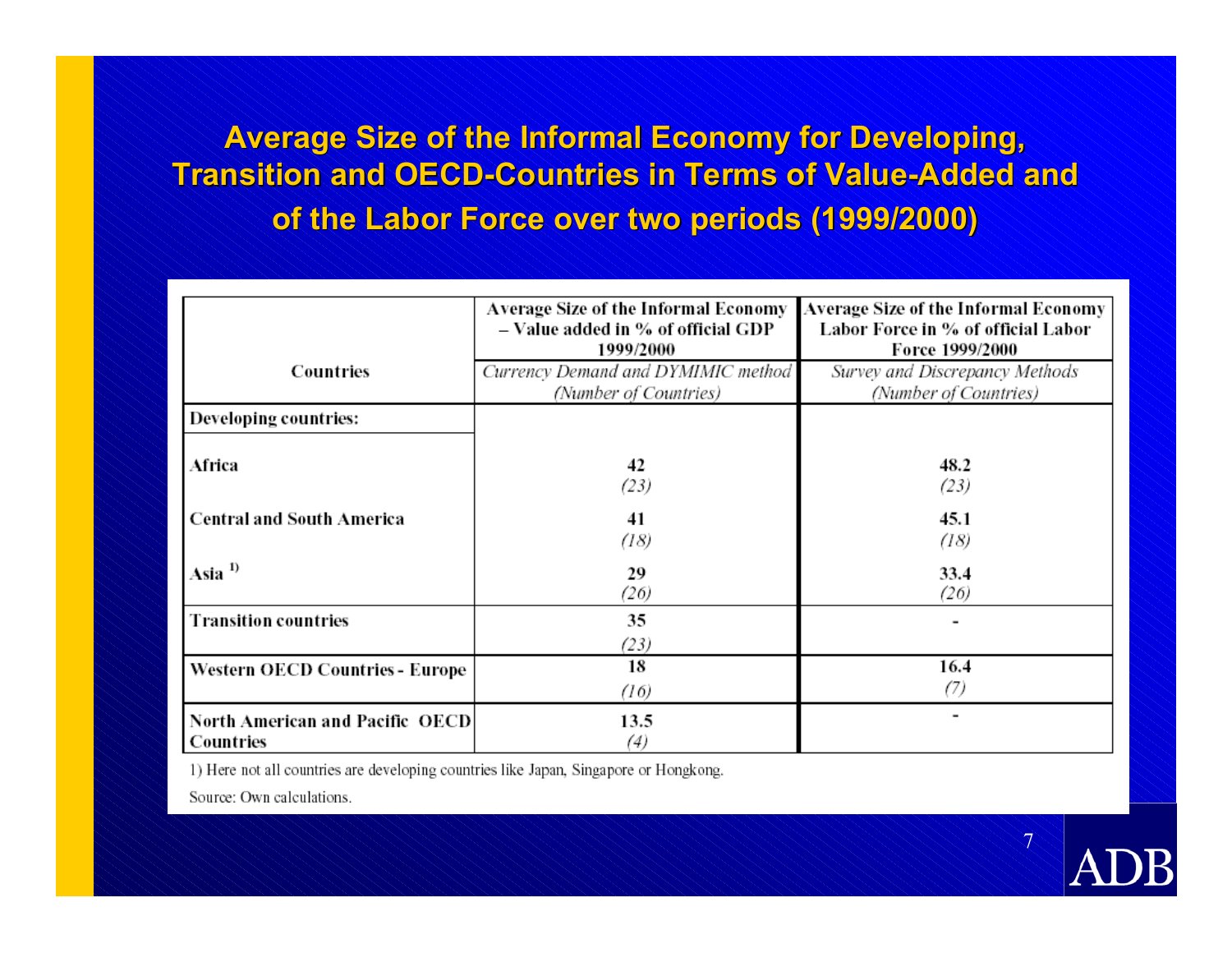#### **The extent of informality concerning the workforce, and economic economic sectors**



Source: International Labour Organization; World Bank; McKinsey analysis

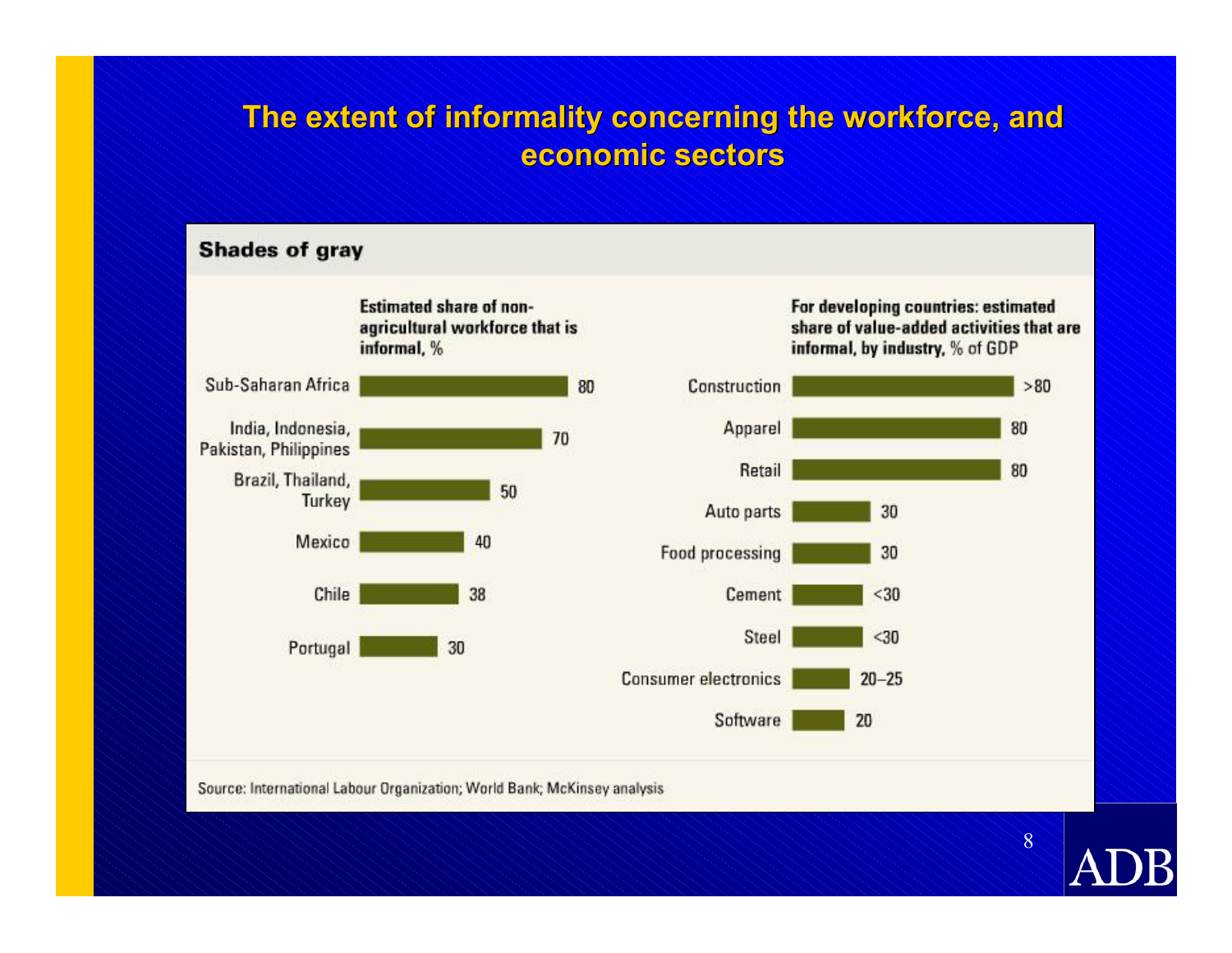### **Importance of the Informal Economy Importance of the Informal Economy**

"Informality is among the most seriously misunderstood of all economic issues. Informal companies evade fiscal and regulatory obligations, including value-added taxes, income taxes, labor market obligations (such as social-security taxes and minimum-wage requirements), and product market regulations (including quality standards, copyrights, and intellectual-property laws). "

By Ms. Farrell, McKinsey

 $\mathsf{Q}$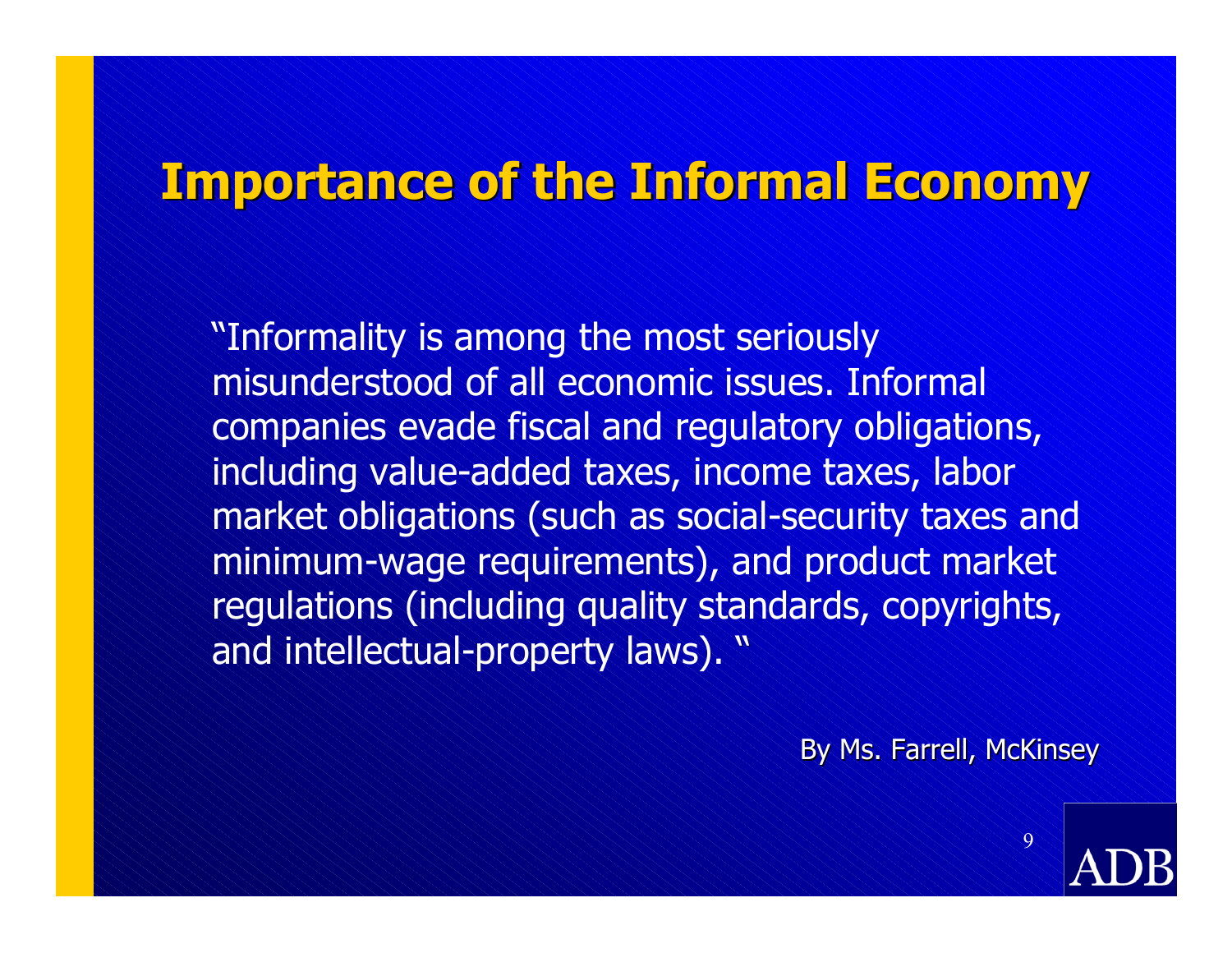## **Importance of the Informal Economy (cont.) (cont.)**

- Most people live and work in the informal sector in developing countries.
- $\bullet\,$  A single definition does not fit to informal economy; it is complex and full of diversity
- $\bullet$  The perception that informal sector/economy will disappear over time along with economic development, may not be true in short term
- Governments should pay more attention to the role of informal sector

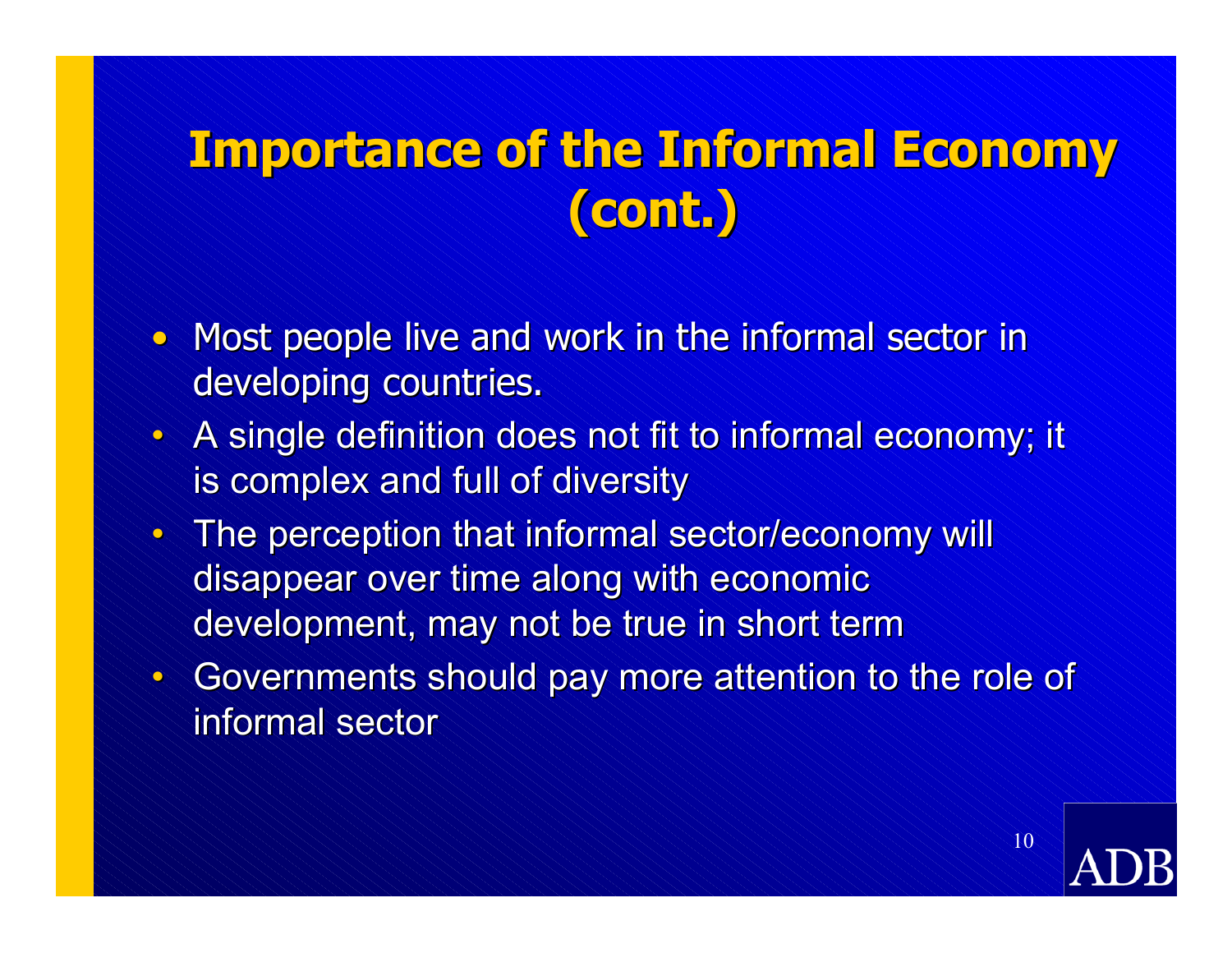# **How to extend social protection How to extend social protection to the informal sector? to the informal sector?**

"In many developing countries, not more than 10 per cent of the working population is covered by formal sector social security schemes, and it is therefore important to examine what social security options are open to informal sector workers." (the ILO)

- Conventional social security schemes used in the formal sector, are difficult to apply directly to the informal sector.
- $\bullet$ Before even trying to expand these schemes to informal sector, governments and agencies should reform, revise and improve these schemes.

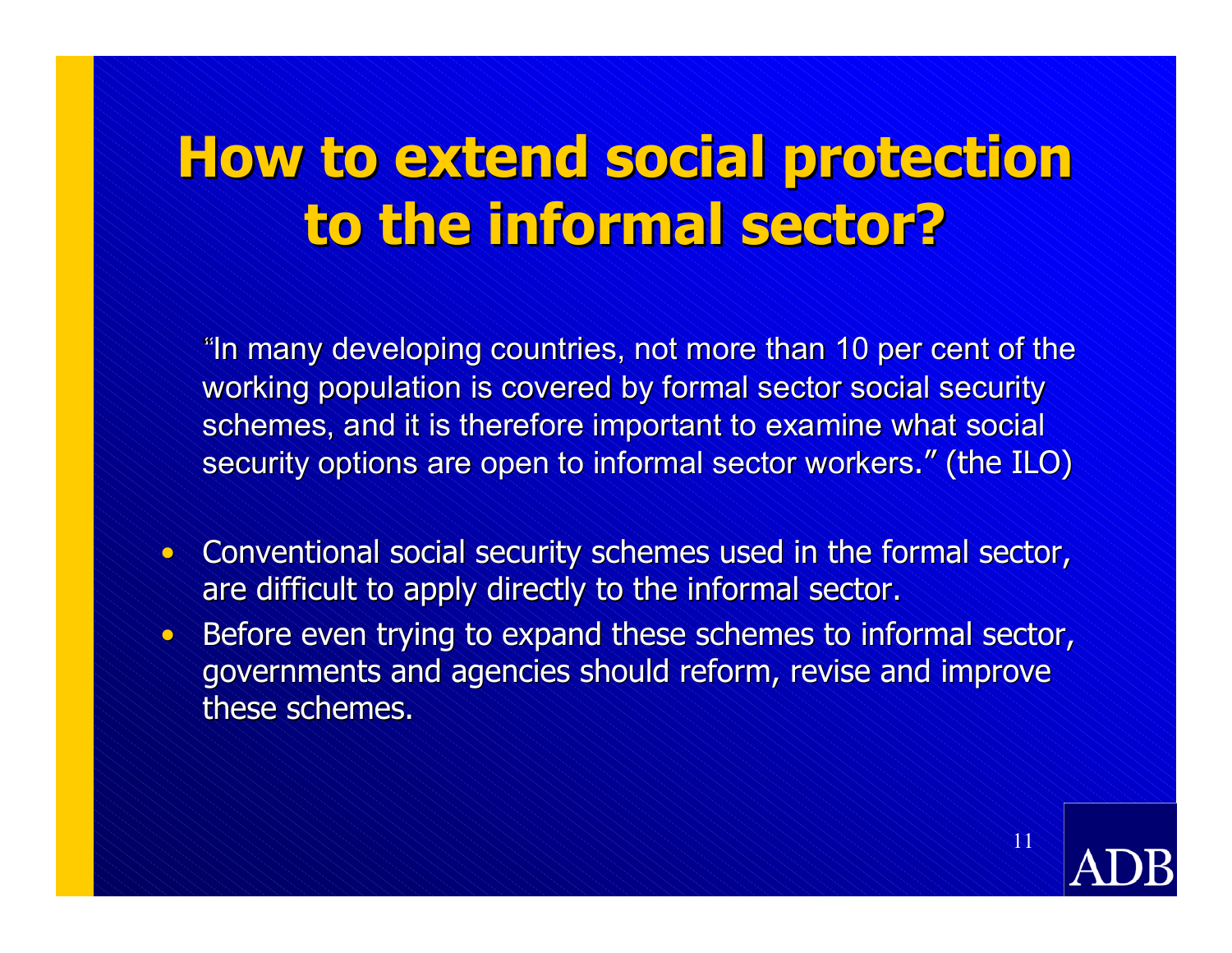

Source: PROST calculations, The World Bank



Source: PROST calculations, The World Bank

### **Some figures of pension funds pension funds**

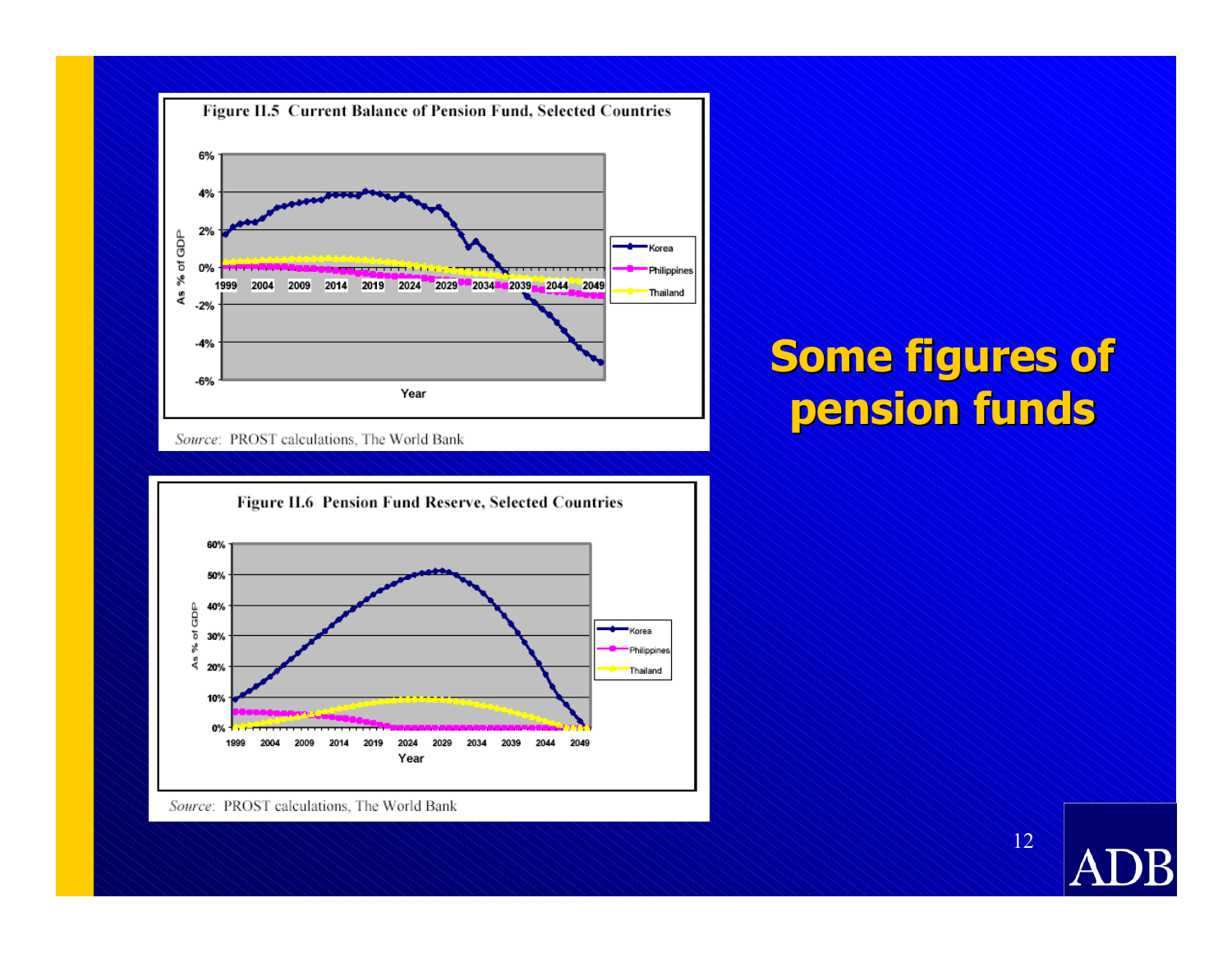#### **Some figures of pension funds**

**Annual Surplus/Deficit of the US Social Security Trust Funds** 

#### Short-Run Surpluses Soon Become Huge Long-Run Deficits



Source: 1999 Annual Report of the Board of Trustees of the Federal Old-Age and Survivors Insurance and Disability Insurance Trust Funds.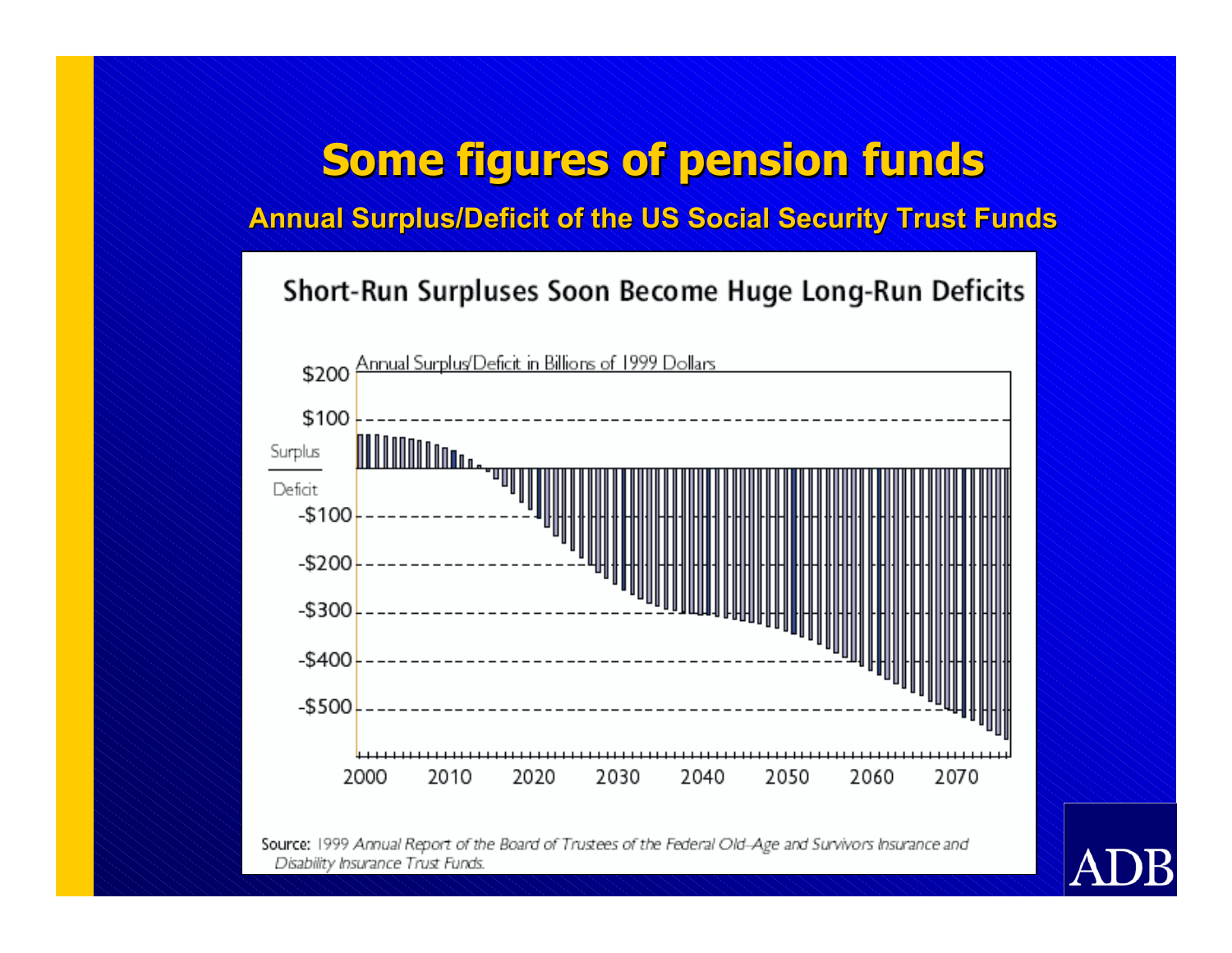#### **Some figures of pension funds**

#### **Real returns for private retirement savings from some developed and** developing countries

Real Returns for Private Retirement Savings in the 1980s 9.2 Chile 8.8 England\* 18  $U.S.*$ Privately Managed  $6.7$ Netherlands\*  $4.6$ Malaysia Government-Managed ⊐ ३ Singapore  $10.3$ India  $-3.8$ Kenya -10 Ecuador  $-11.7$ Egypt  $-15.3$ Venezuela Zambia  $-23.4$  $-23.8$ Turkey  $-37.4$ Peru -40% -35% -30% -25%  $-20%$  $+5\% +10\%$ -15% -10% -5% 0 **Annual Return** 

Note: \*Pension funds. "Government managed" indicates countries that do not allow private management of retirement funds.

Source: The World Bank, Averting the Old Age Crisis: Policies to Protect the Old and Promote Growth, 1994.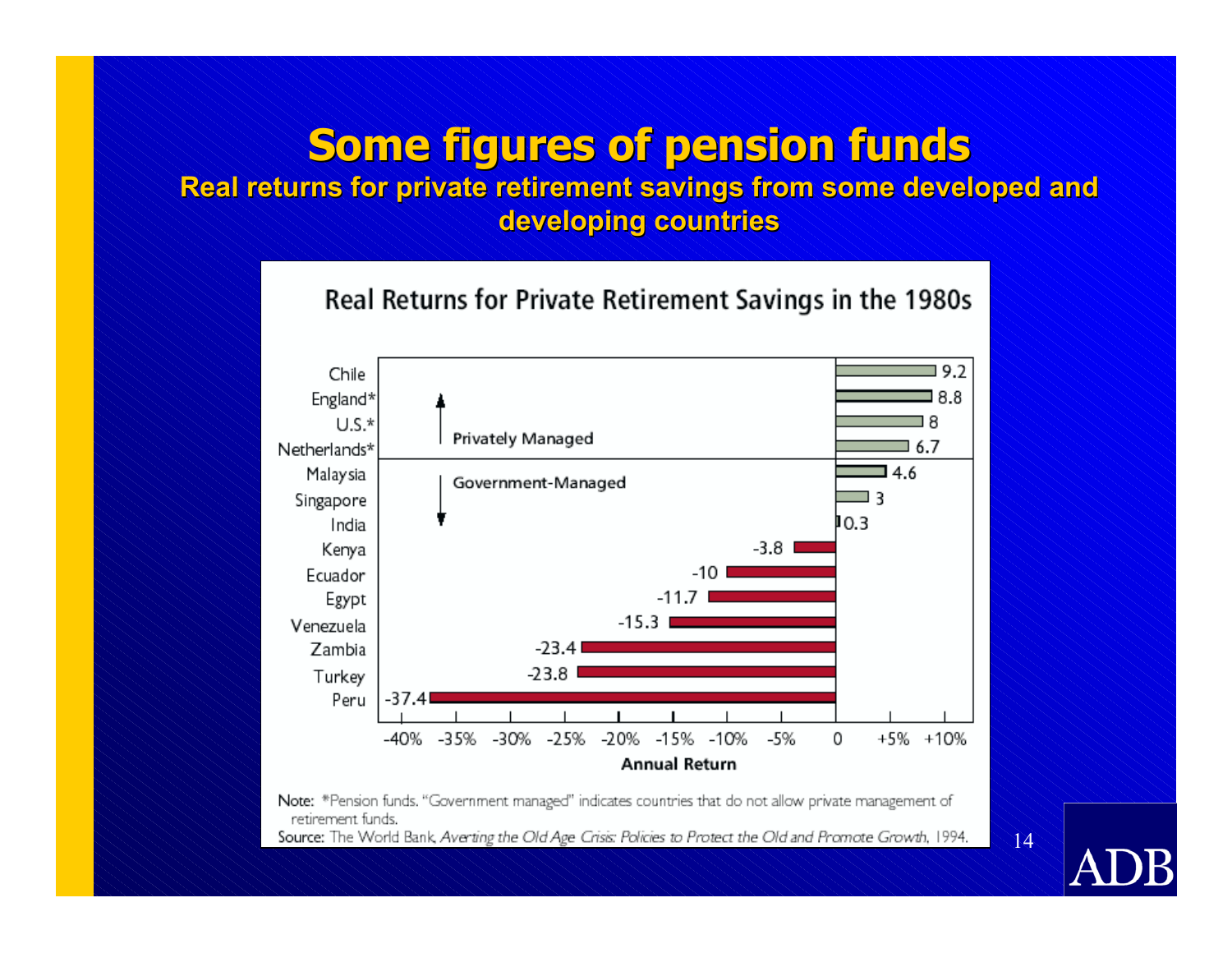#### **Some figures of pension funds**

Figure II.3 Differences Between Real Annual Compounded Pension Fund Returns and Bank Deposit Rates, Real Per-Capita Income Growth, Selected Countries



Source: Iglesias and Palacios, 2000. See source for calculations and time periods used for countries.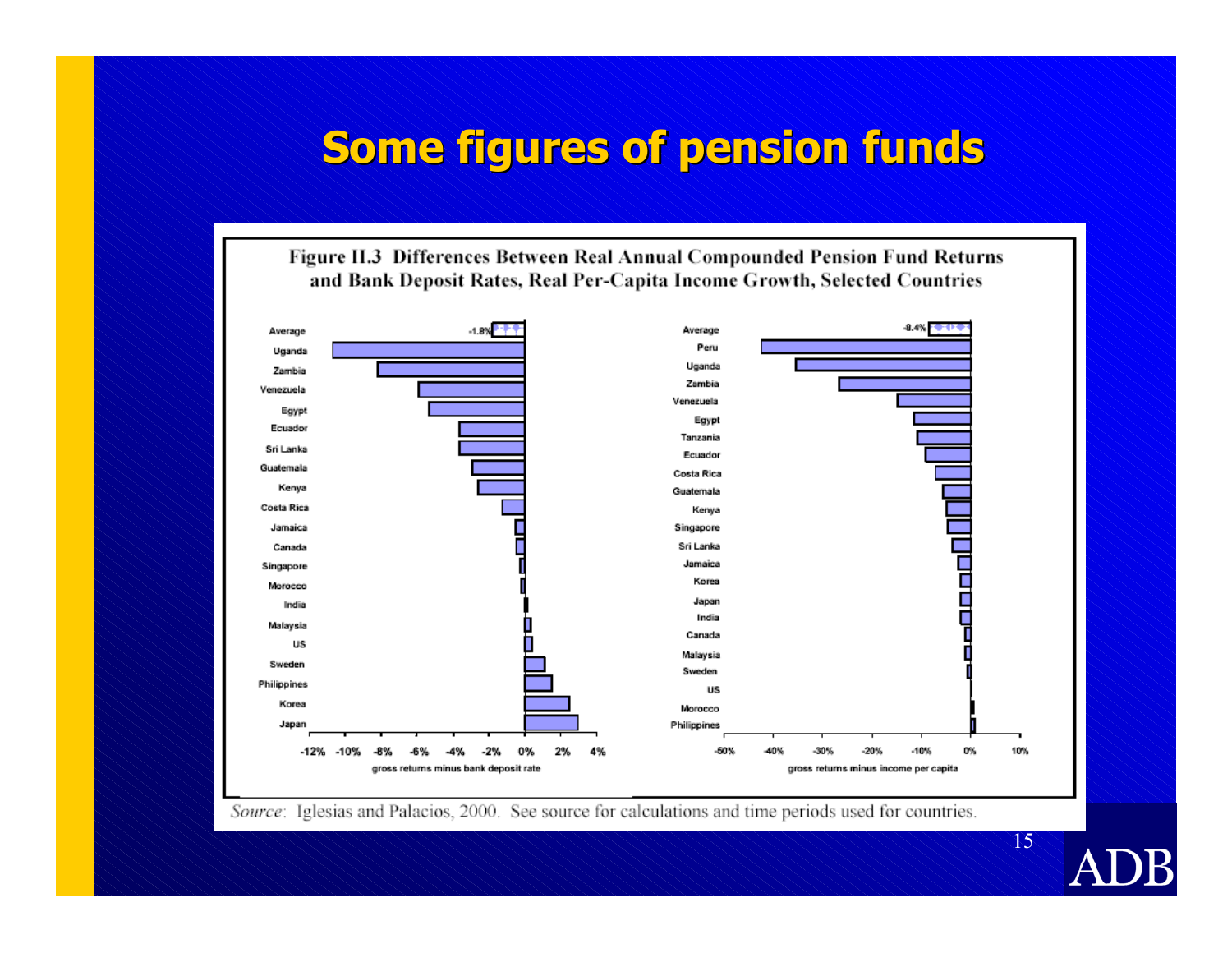## **What do the poor want?**

- $\bullet$  The poor, as well as all people, want to satisfy first their basic needs for food, shelter, security, health and family.
- $\bullet$  The assumption has been that these basic needs could be met by education and employment.
- $\bullet$  Since life includes risks and vulnerabilities, like unemployment, sicknesses and old age, people try to prepare themselves to beet these contingencies.
- Historically people looked to their families, clans, tribes, communities, religious groups and authorities, lords, chiefs and kings - to meet their needs for social security. This arrangement is gradually fading.

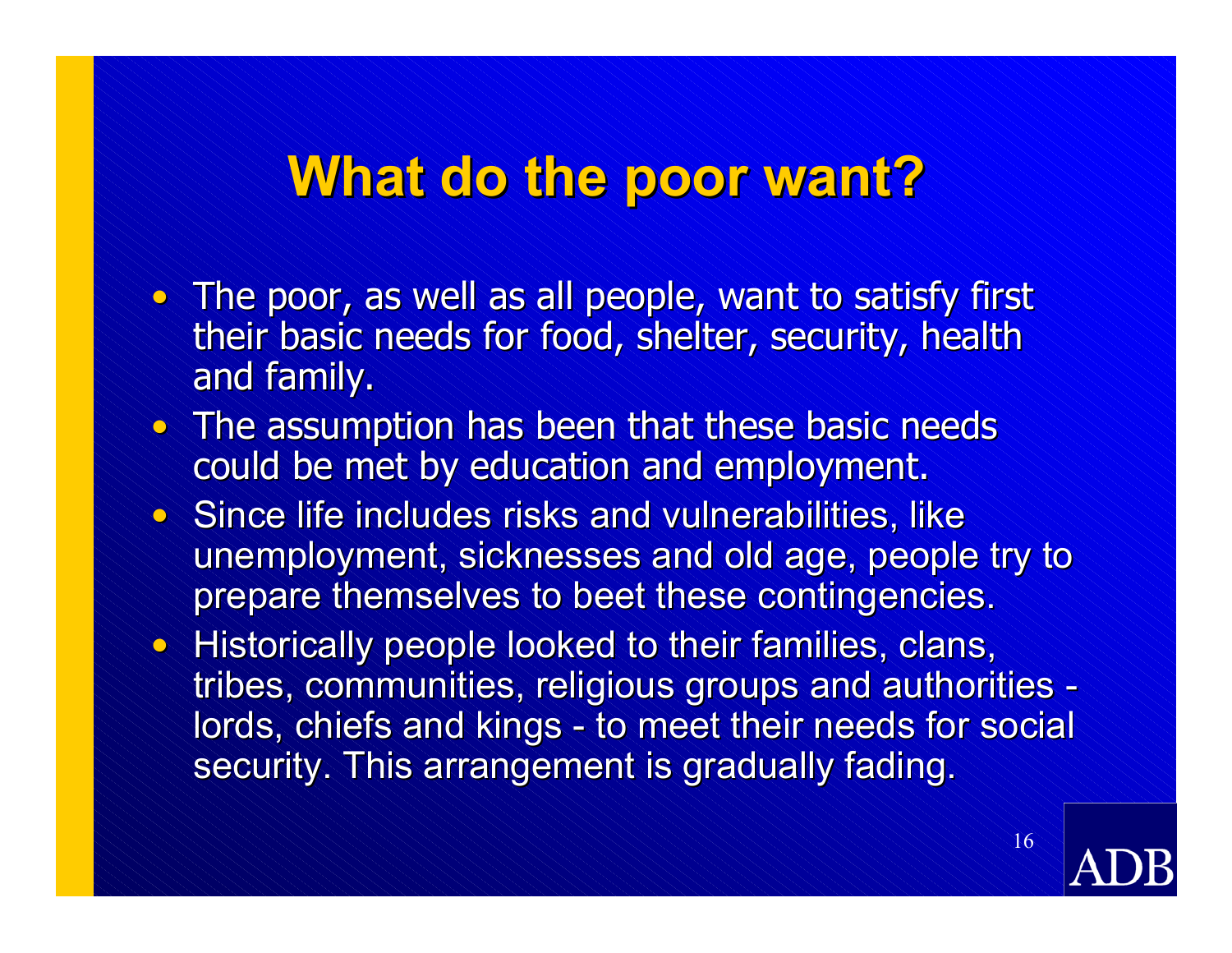# **Obstacles for social insurances Obstacles for social insurances**

- Many segments of the informal sector are incapable of being covered by any contributory pension scheme.
- Beside the lack of trust in public institutions, the low  $\leq$ income workers have the legitimate aversion for irrevocable and long-term savings.
- $\bullet$  The main obstacle is that saving for pensions is not genuinely beneficial for people in the informal sector; even well managed pension schemes just cannot produce investment yields high enough to compete with the returns that poor workers get when they invest in new equipment and tools, better housing, land or their children's education.

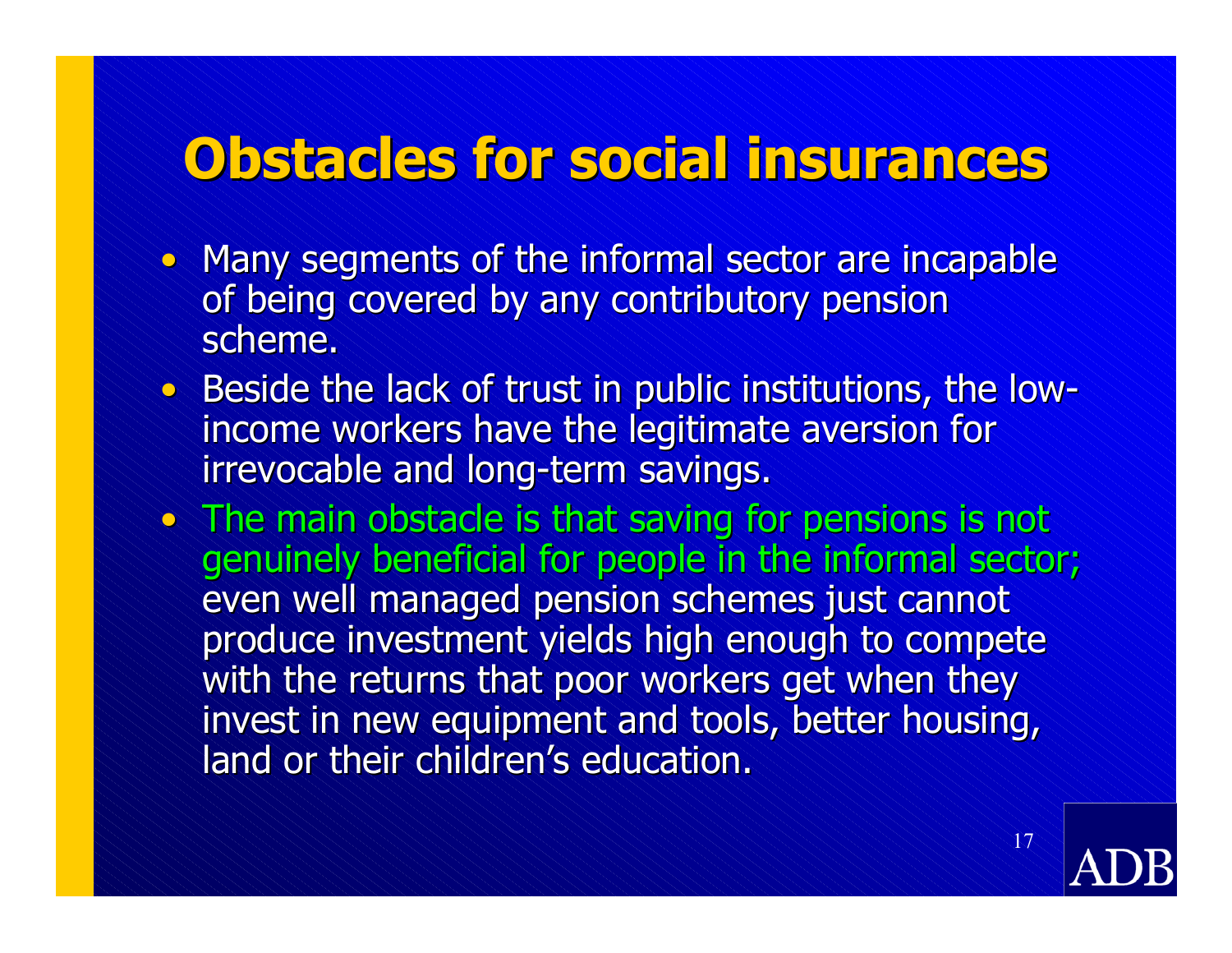## **Possibilities for extension Possibilities for extension**

• World Bank "Social Risk Management" • ADB "Social Protection Strategy (2001) with five implementation areas • A broader definitions of social

protection, for example, a triple categorization of the SP

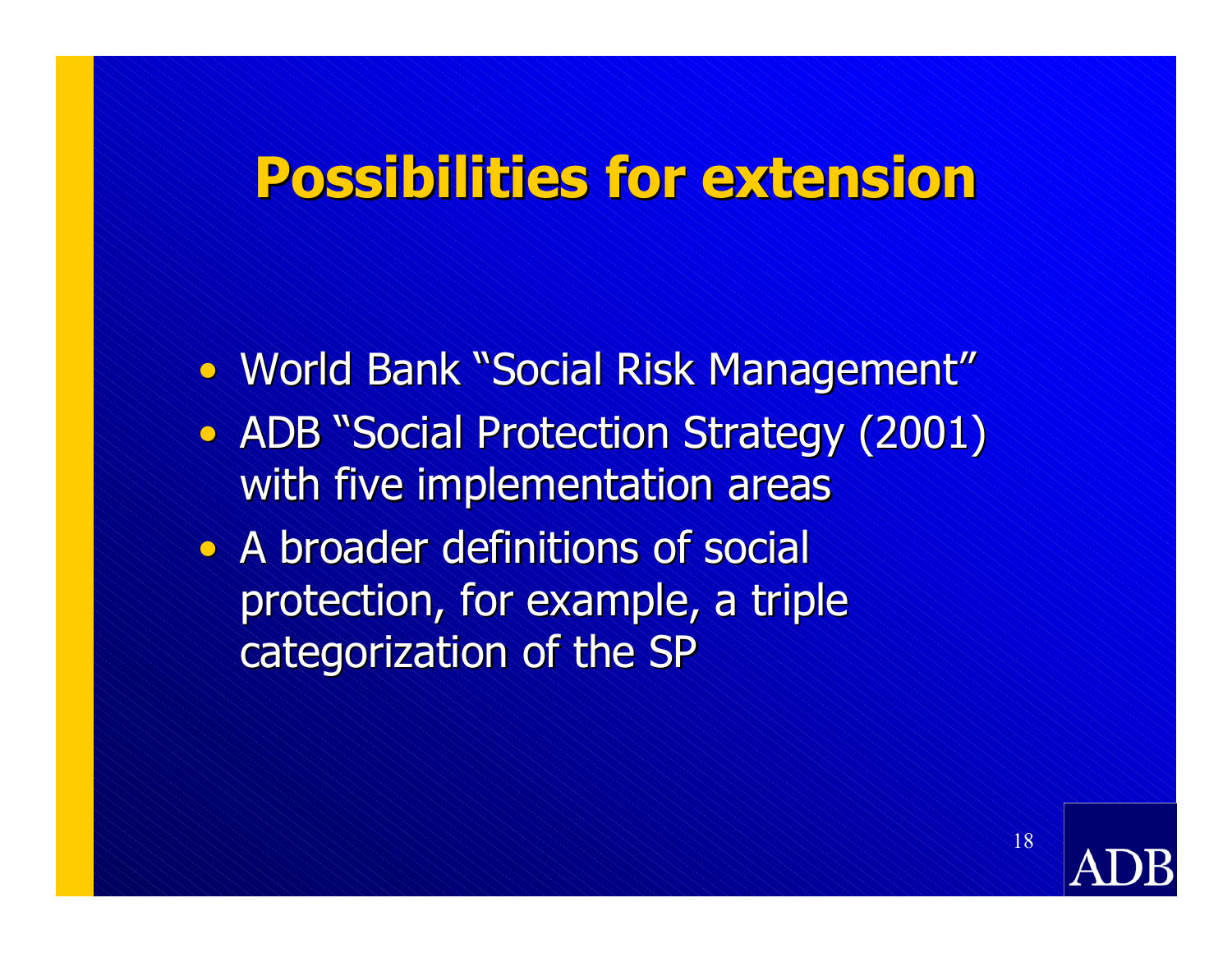### **World Bank "Social Risk Management" Management"**

- $\bullet$  The concept of social risk management asserts that individuals, households, and communities are exposed to multiple risks from different sources, both natural (such as earthquakes, floods, and illness) and manmade (such as unemployment, environmental degradation, and war).
- Poor people are typically more exposed to risk and have less access to effective risk management instruments than people with greater assets and endowments.

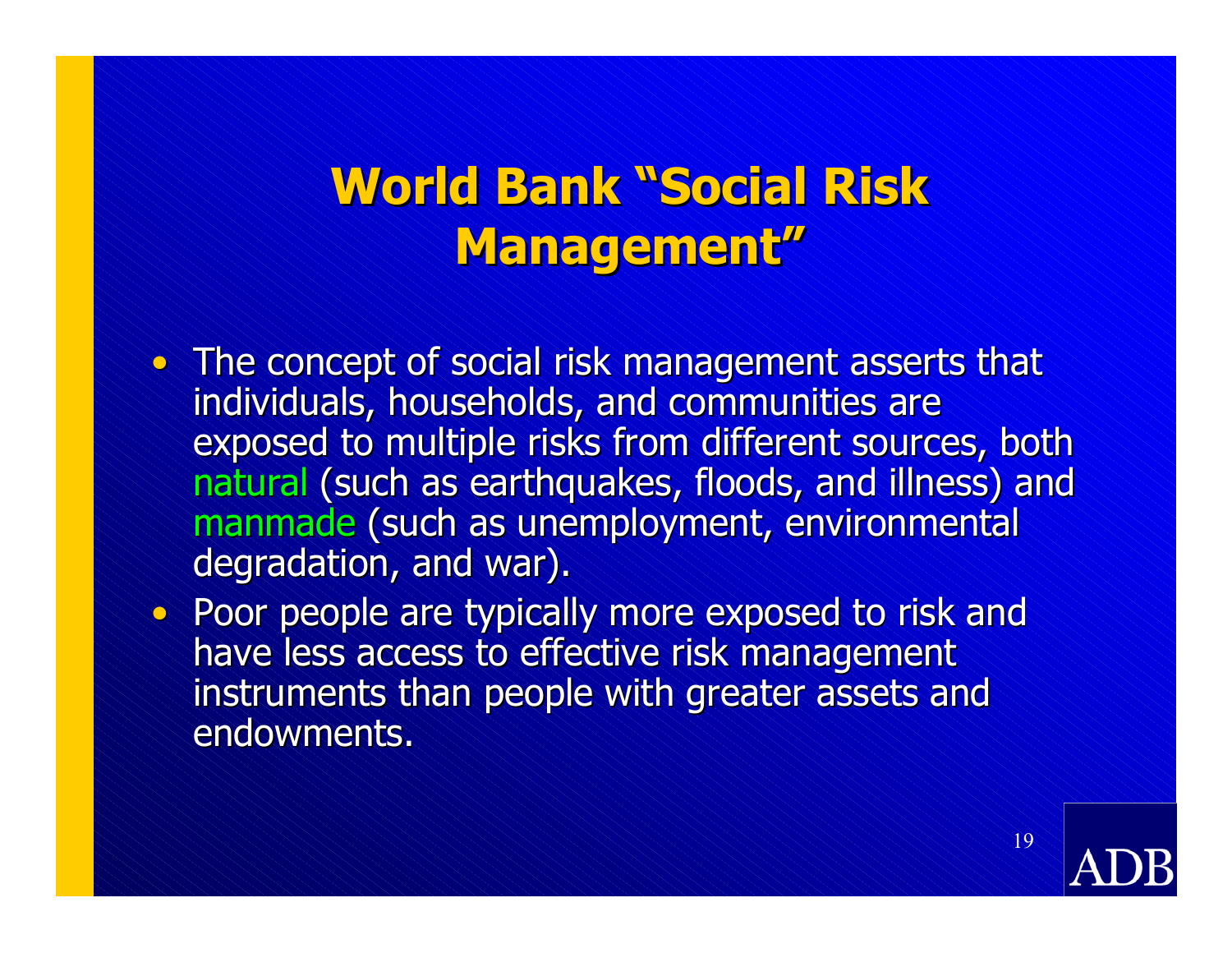## **ADB "Social Protection Strategy ADB "Social Protection Strategy (2001)**

- Social protection, as defined in the SPS, is a "set of policies and programs designed to reduce poverty and vulnerability by promoting efficient labor markets, diminishing people's exposure to risks, and enhancing their capacity to protect themselves against hazards and interruption/loss of income."
- ADB ''s social protection strategy is composed of five major components: (i) labor markets, (ii) social insurance, (iii) social assistance, (iv) micro and area based schemes to protect communities, and (v) child protection.

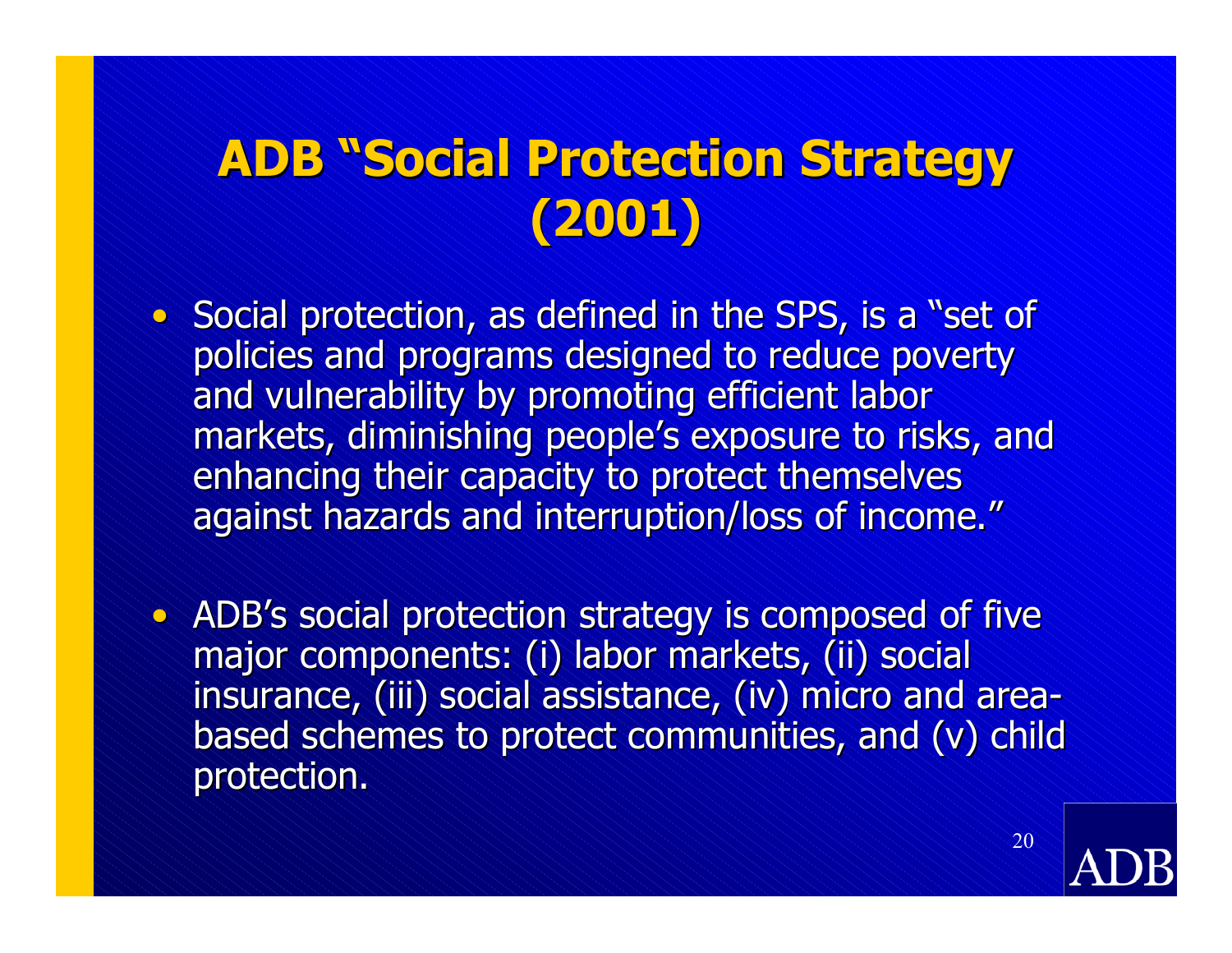## **A broader definitions of social protection, for example, a triple categorization for example, a triple categorization**

The SP priorities (Ghai, D. 2003)

- $\ket{\Psi}$ The first priority is to ensure adequate nutrition, basic health care, primary education, clean water, decent sanitation and shelter for all.
- $2^\scriptstyle\sim$  $\sim$  The second category of needs relates to contingencies such as  $\sim$ sickness, accident, death of the principal breadwinner, disability and old age, as well as assistance to vulnerable groups such as abandoned children and widows.
- 3. $\sim$  The third task is disaster relief for the victims of floods, droughts and  $\sim$ earthquakes that destroy property, livelihood and sources of support. Despite the increasing frequency of such calamities, very little attention has been given to ways and means of compensating people for loss of property and ensuring their livelihood.

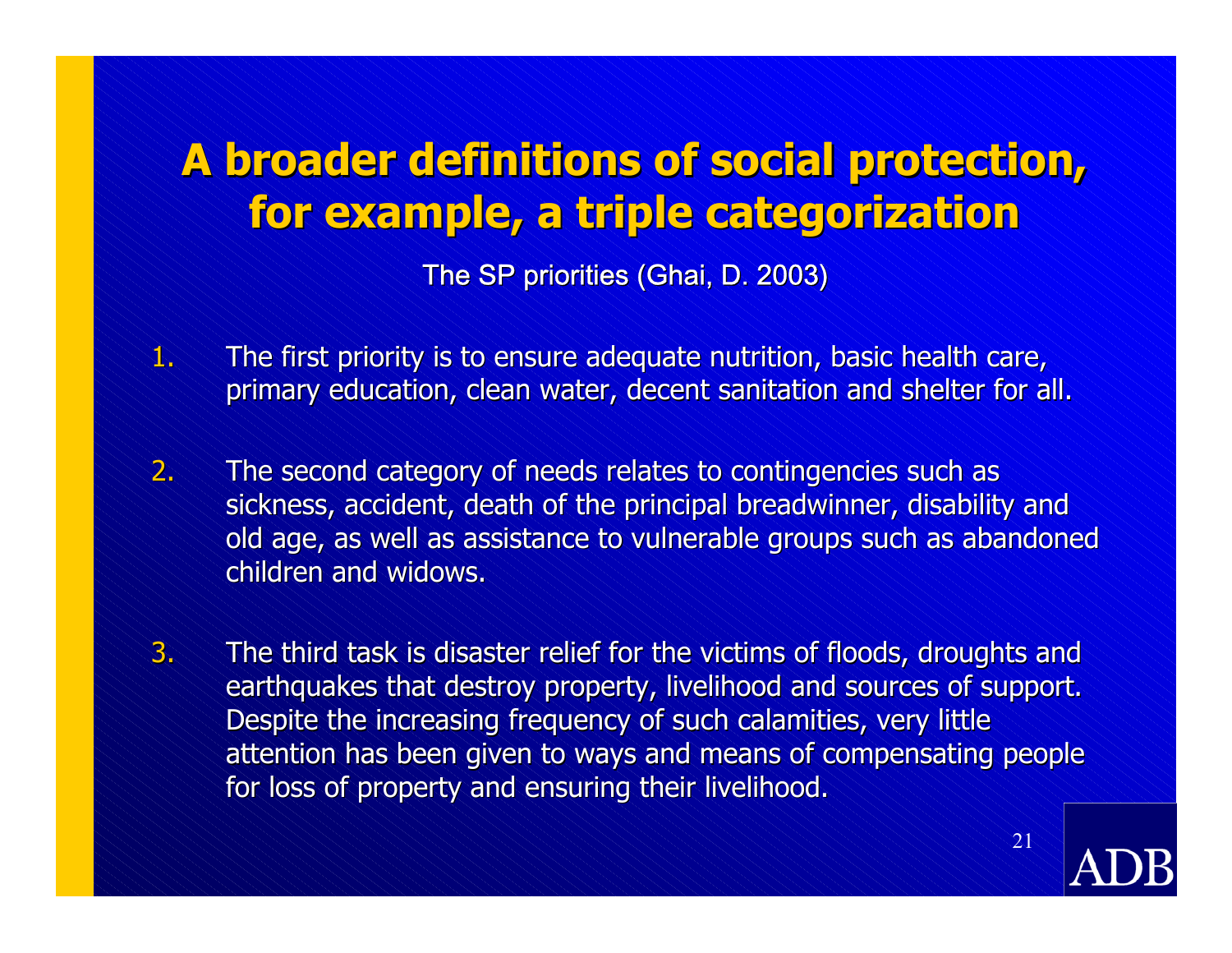#### **A broader definitions of social protection, using World Development Report 2000/1 framework:**

These broader approaches of the WDR 2000/1, as regards to basic needs, do emphasize the importance of:

- •having access to credit,
- access to markets,
- $\bullet$  access to human capital (education),
- $\bullet$ providing health needs,
- $\bullet$  asset ownership (e.g. land titles, and independent inheritance for women),
- $\bullet$  addressing gender and social inequalities, and
- facilitating empowerment in general.

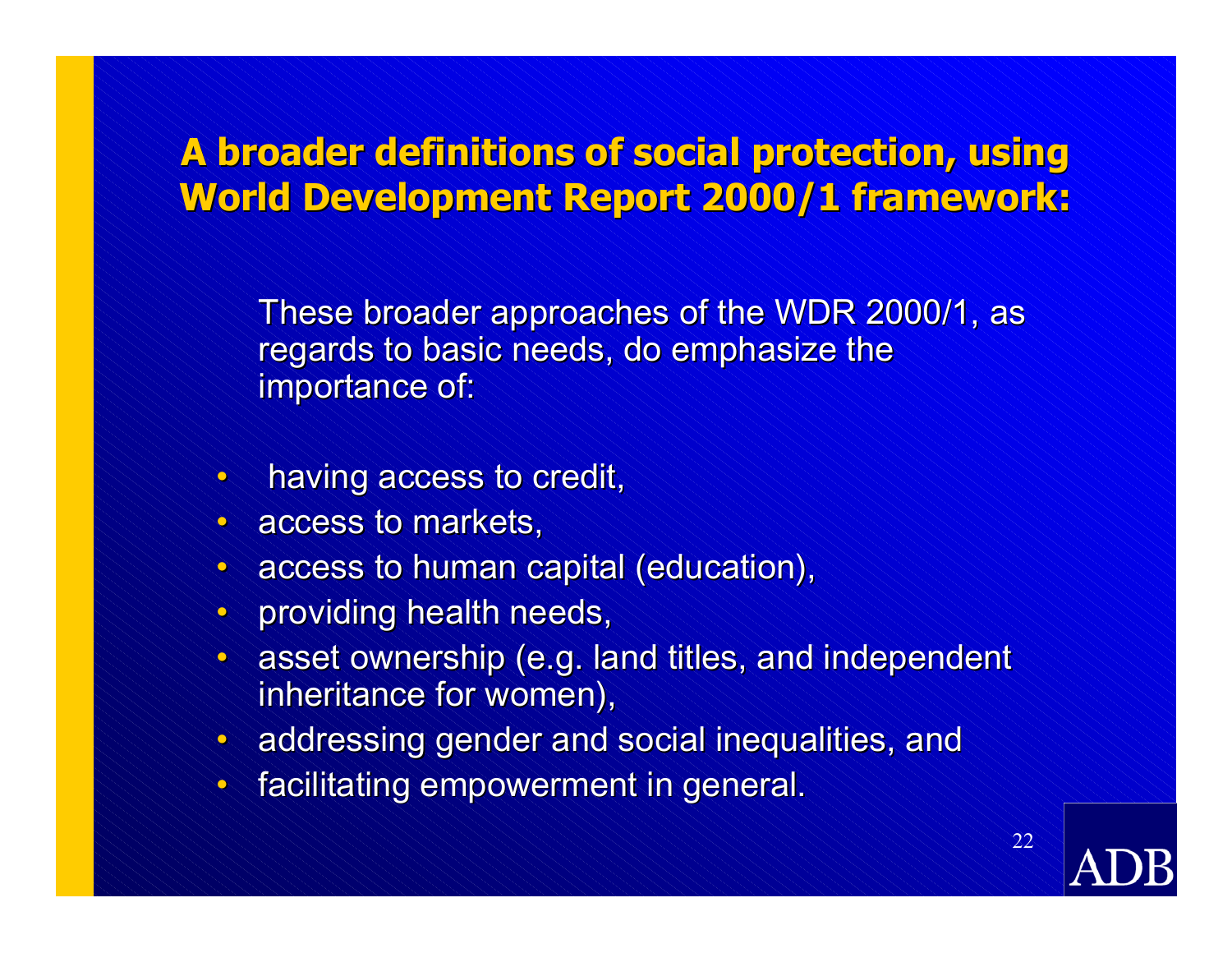## **Case studies, examples Case studies, examples**

**Number of micro Number of micro -insurance schemes operating in selected countries insurance schemes operating in selected countries**



*NUM BER O F M IS*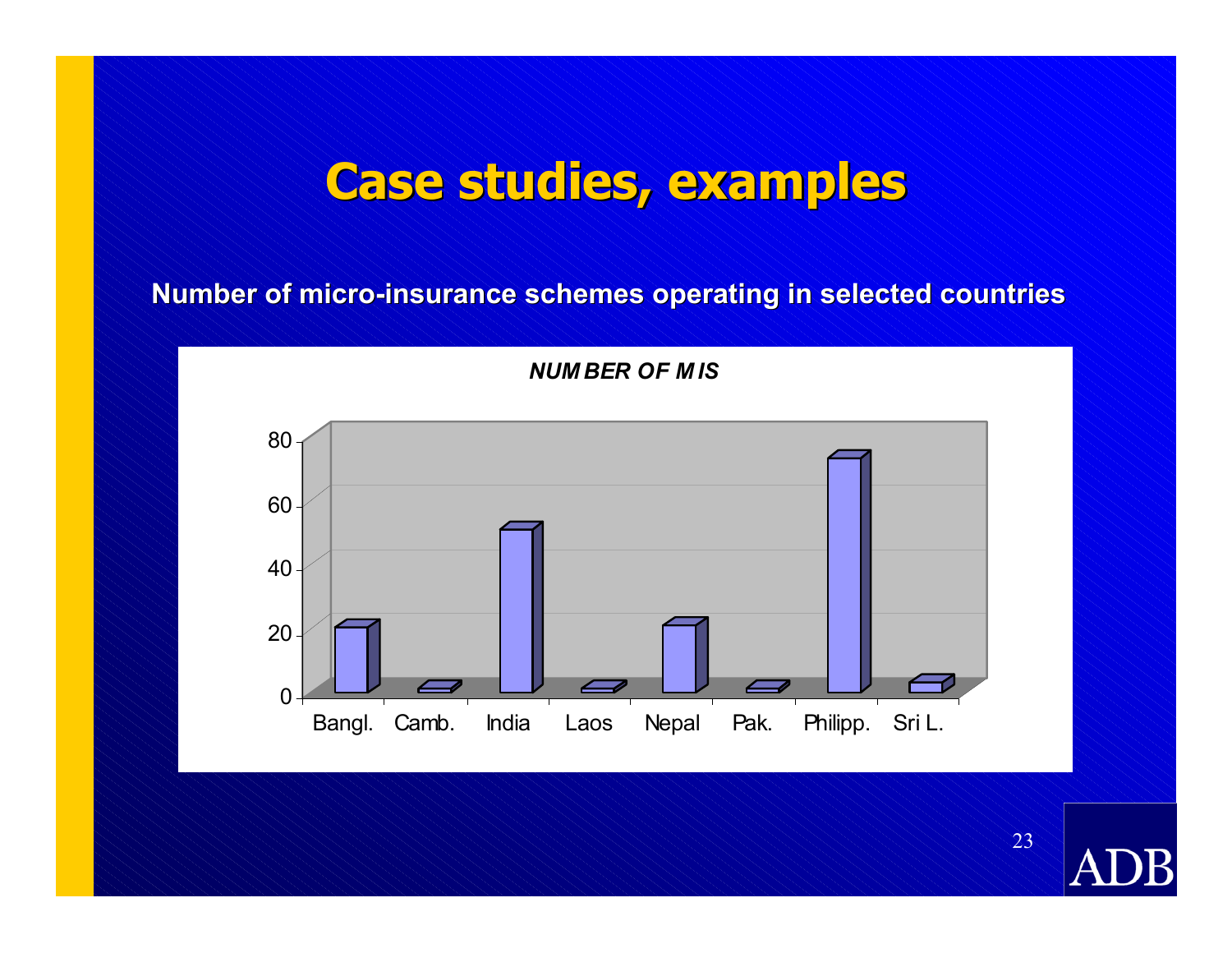#### **Total population covered by the micro-ins urance schemes**



#### **Importance of life and health insurance products**

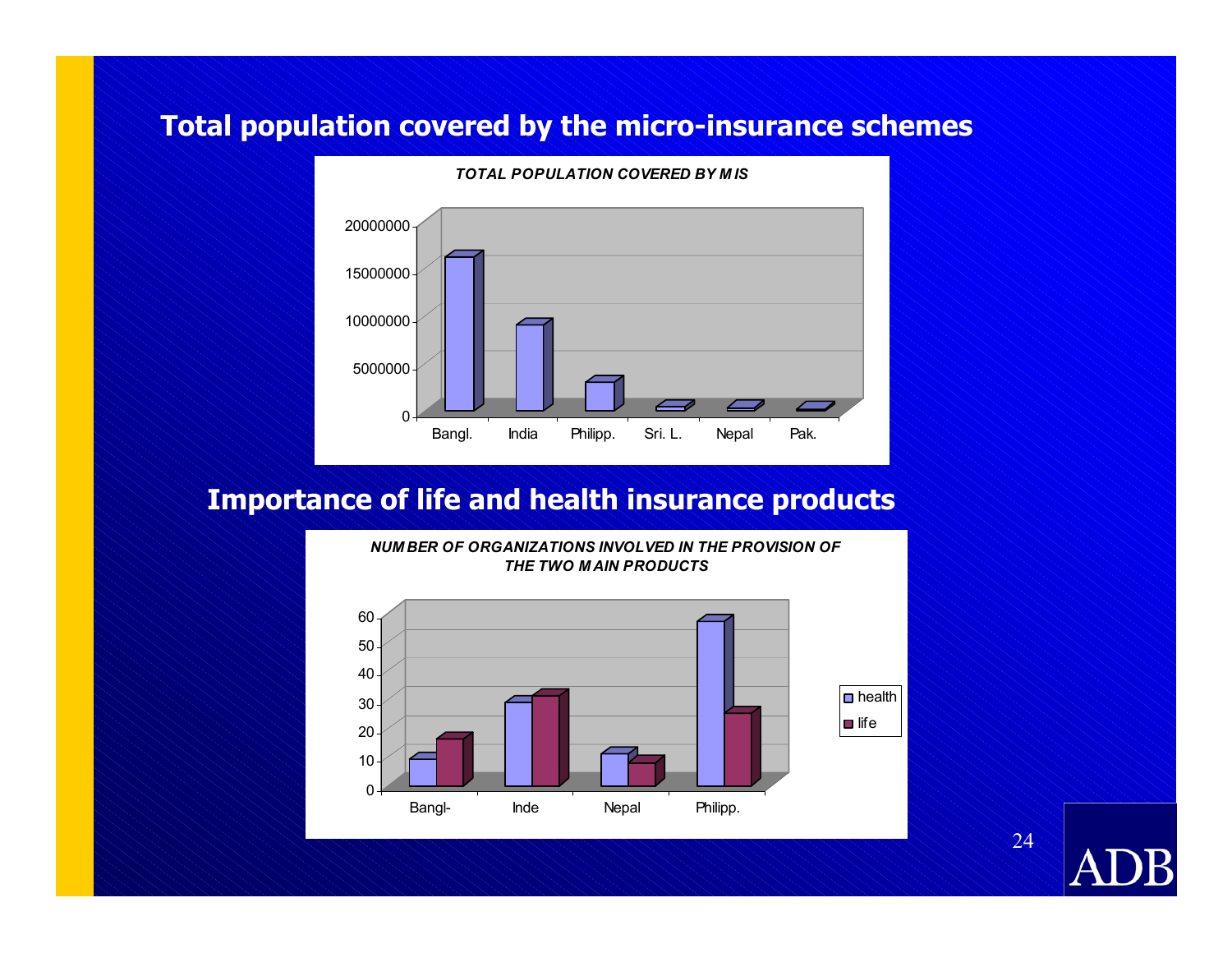#### **Technical Assistance to India for Pension Reforms for Unorganized Sector Reforms for Unorganized Sector (ADB, TA 4226) (ADB, TA 4226)**

- Goal: Extend benefits of old age security to the unorganized sector of India
- Obj.1 To prepare voluntary privately managed pension schemes to be offered to target participants in the unorganized or informal sector of the Indian economy.
- Obj.2 To help establish a regulatory, administrative, management, and incentive framework and system for the proposed pension scheme for target participants from the unorganized sector.

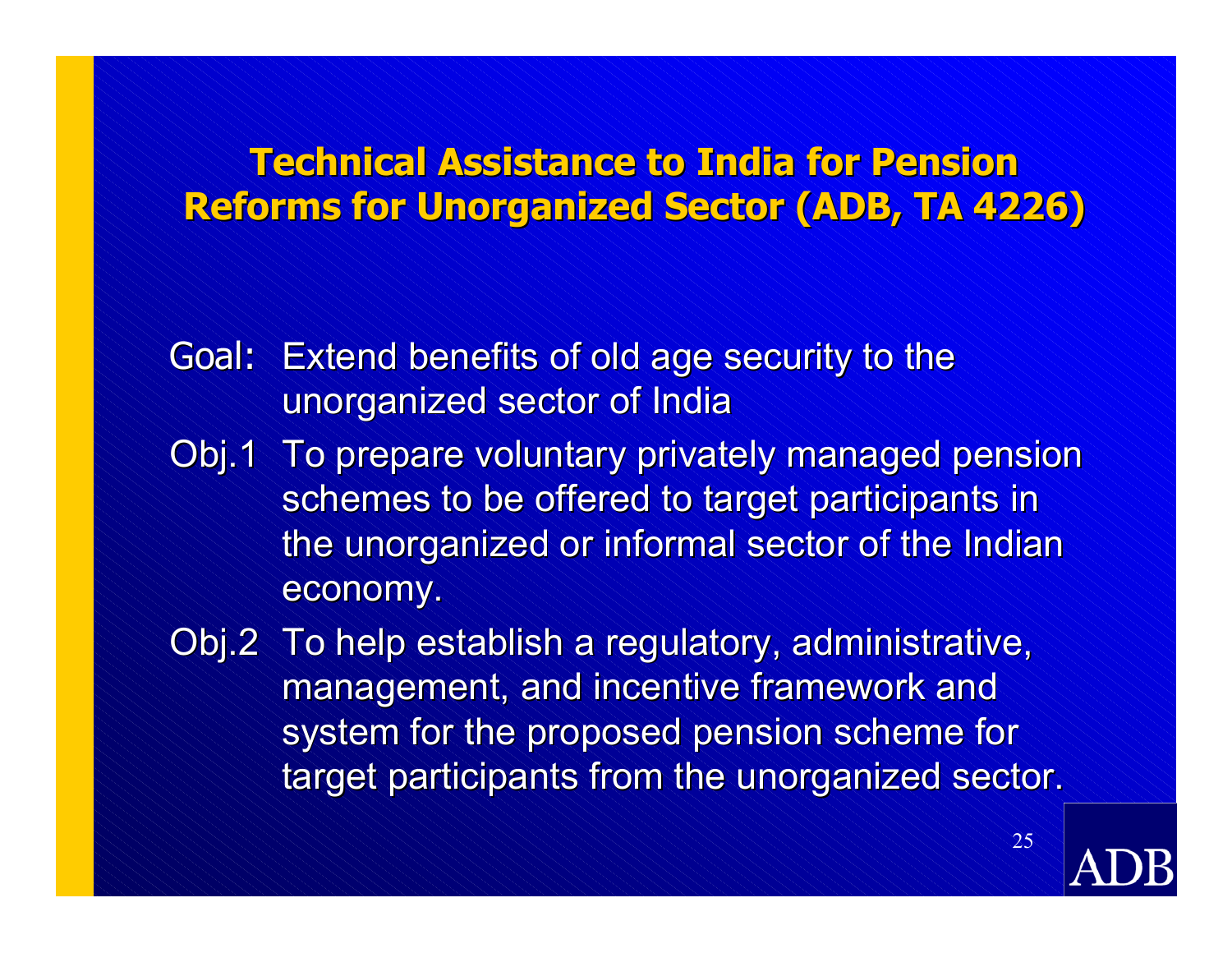#### **Technical Assistance to India for Pension Reforms for Unorganized Sector Reforms for Unorganized Sector (ADB, TA 4226) (ADB, TA 4226)**

#### **Outputs: Outputs:**

 $\bullet$ 

- $\bullet$ Database to support pension system development for the sector unorganized sector and PFRDA management and promotional activities,
- $\bullet$ Strategic classification of the unorganized sector for planning and implementation purposes,
- •Income and attitudinal surveys to close data gaps and develop bases for determining target market, tailor-fit pension product schemes, and develop marketing strategies for reaching out to the target participants, and
	- Workshop(s) involving Government and other key stakeholders on above.

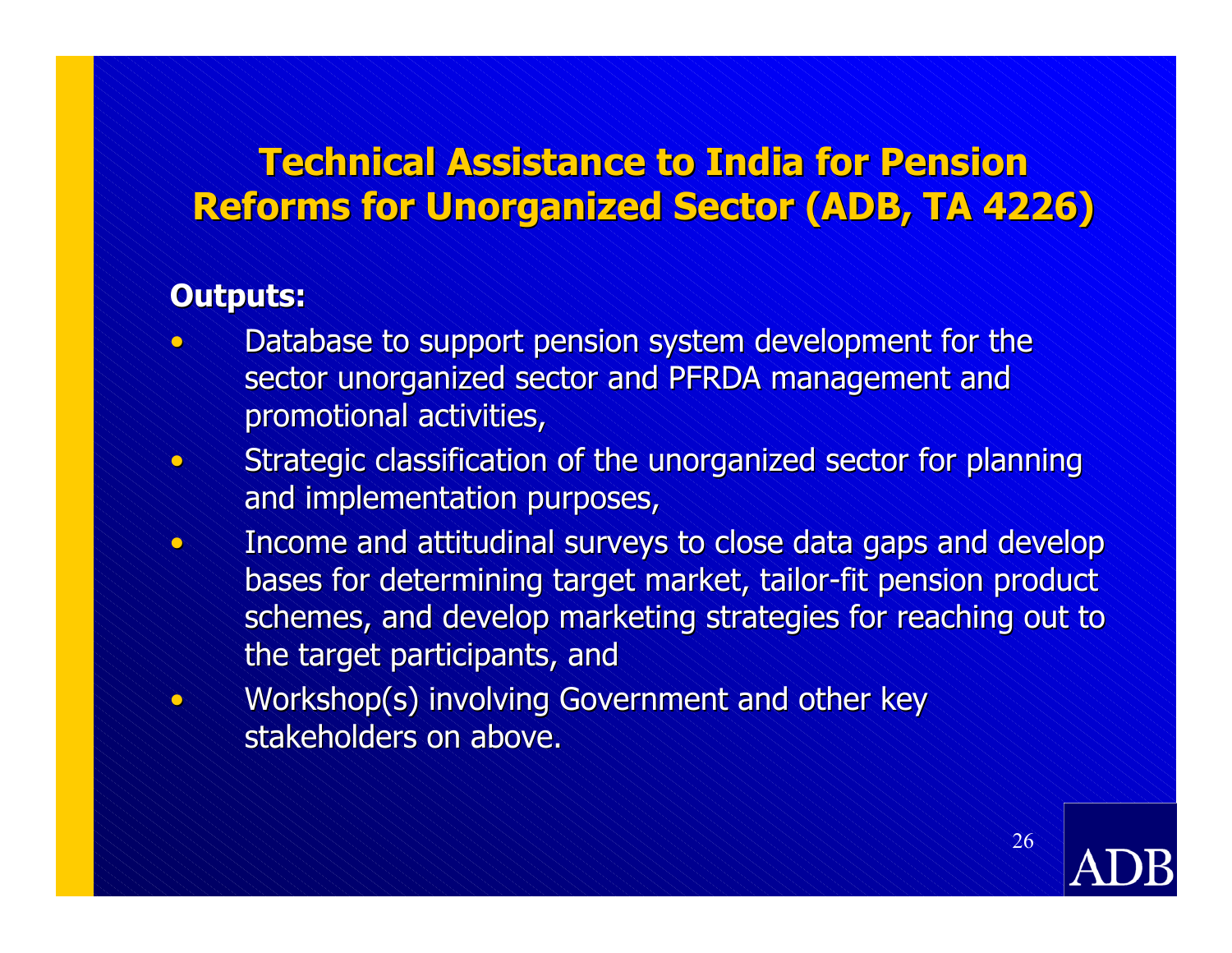#### Large collection of case studies can be found **from these publications: from these publications:**





"STRATEGIES AND TOOLS AGAINST SOCIAL EXCLUSION AND POVERTY"

-ASIA COORDINATION-



**PRESENTATION NOTE** 

**MAY 2004** 



A gendered approach<br>to social protection for workers<br>in the informal economy

By Frances Lund and Smita Srinivas

STEP Strategies and Tools against<br>Social Exclusion and Poverty Social Security Department International Labour Organization

WIEGO Women in Informal Employment: Globalizing and Organizing

This document was made possible thanks to a grant by the World Bank which is gratefully acknowledged.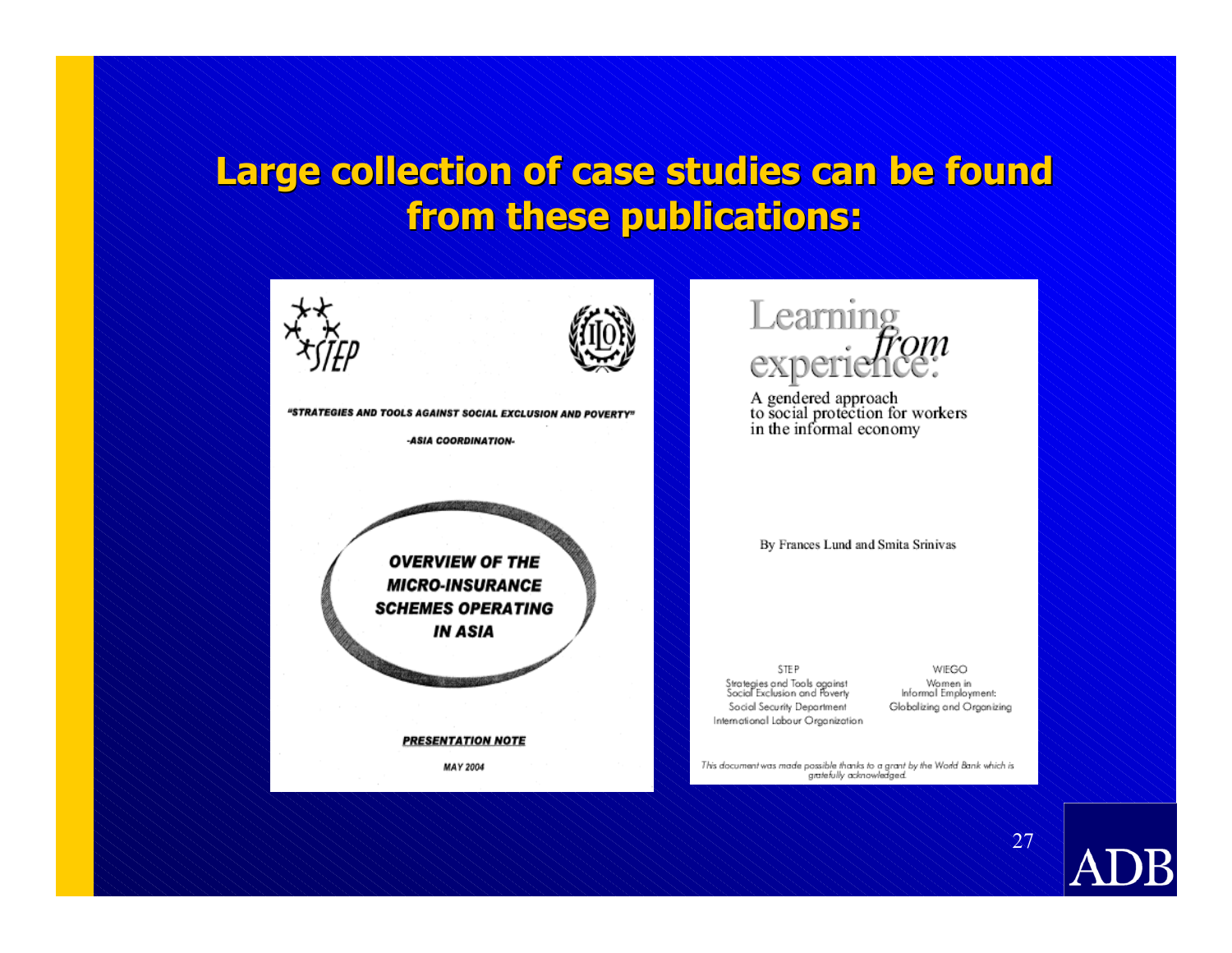## **DISCUSSIONS AND CONCLUSIONS DISCUSSIONS AND CONCLUSIONS**

- The formal sector social protection schemes cover only 10-20 % of the Asian labor force.
- Most formal sector schemes have financial difficulties, and the schemes need to be re-designed.
- The arrangements for social protection in the informal sector cannot relay on the extension of present schemes to informal sector but need to look new and innovative interventions.
- There are a few examples of successful social security reforms as well as community-based approaches, which could serve as examples if they could up-scaled to macro schemes and if their sustainability could be secured.
- Social assistance, both for formal and informal sectors, is necessary also in the future for those who live in or may fall to poverty, and therefore the redistribution of public funds is necessary.

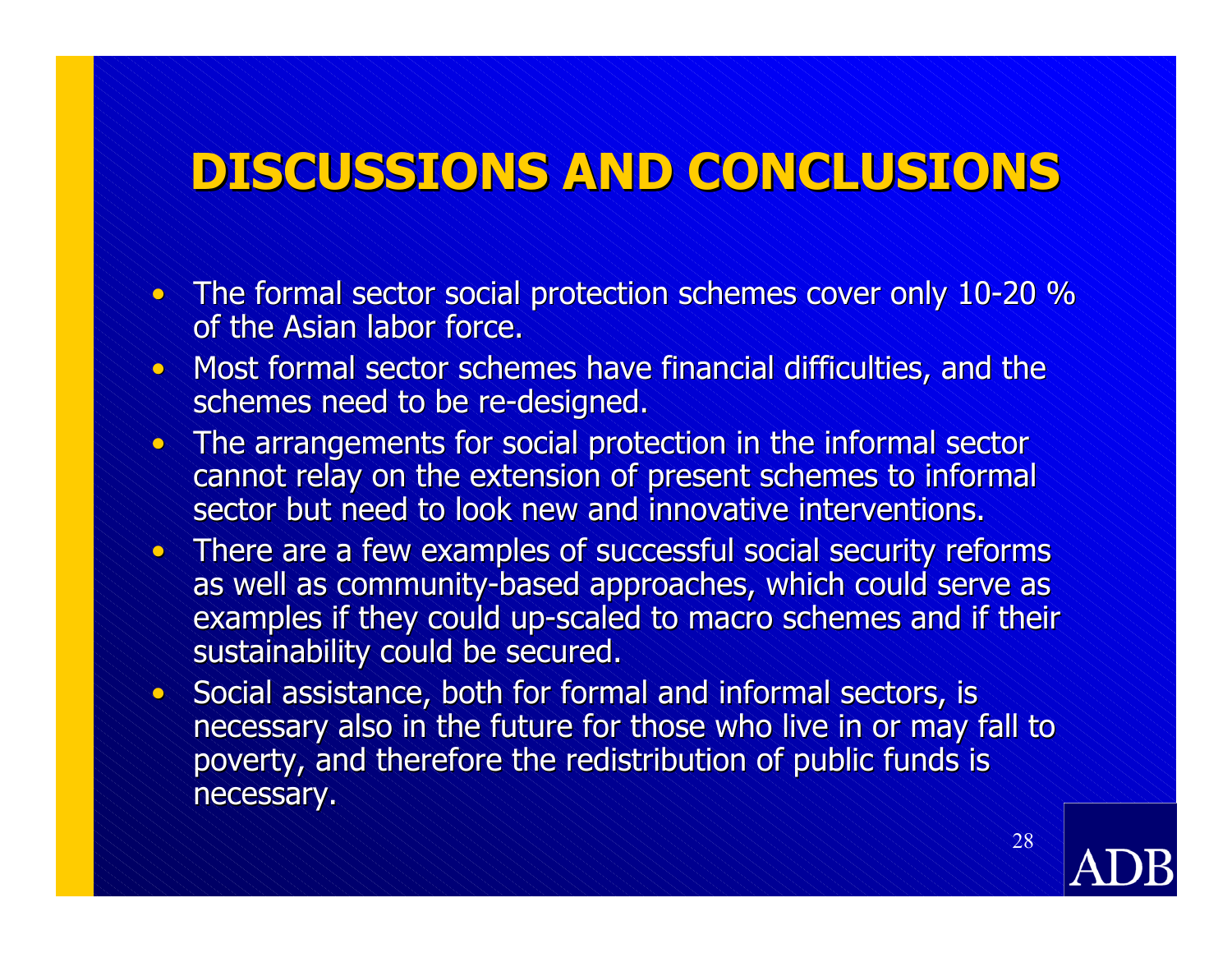#### **DISCUSSIONS AND CONCLUSIONS DISCUSSIONS AND CONCLUSIONS (CONT.) (CONT.)**

- $\bullet$  Universal minimum pension schemes (demogrant or social pension) are good examples also for poverty reduction.
	- Considering the increasing budgetary constraints that most governments are facing, this calls for:
		- (i) better governance, (i) better governance,
		- (ii) less corruption,

 $\bullet$ 

 $\bullet$ 

 $\bullet$ 

- (iii) productive private-public arrangements,
- (iv) strengthened institutions, and
- (v) improved financial management to secure necessary (v) improved financial management to secure necessary public funds.

**Organizing social protection for people in the** informal sector is not an easy task, but it can **be done. be done.**